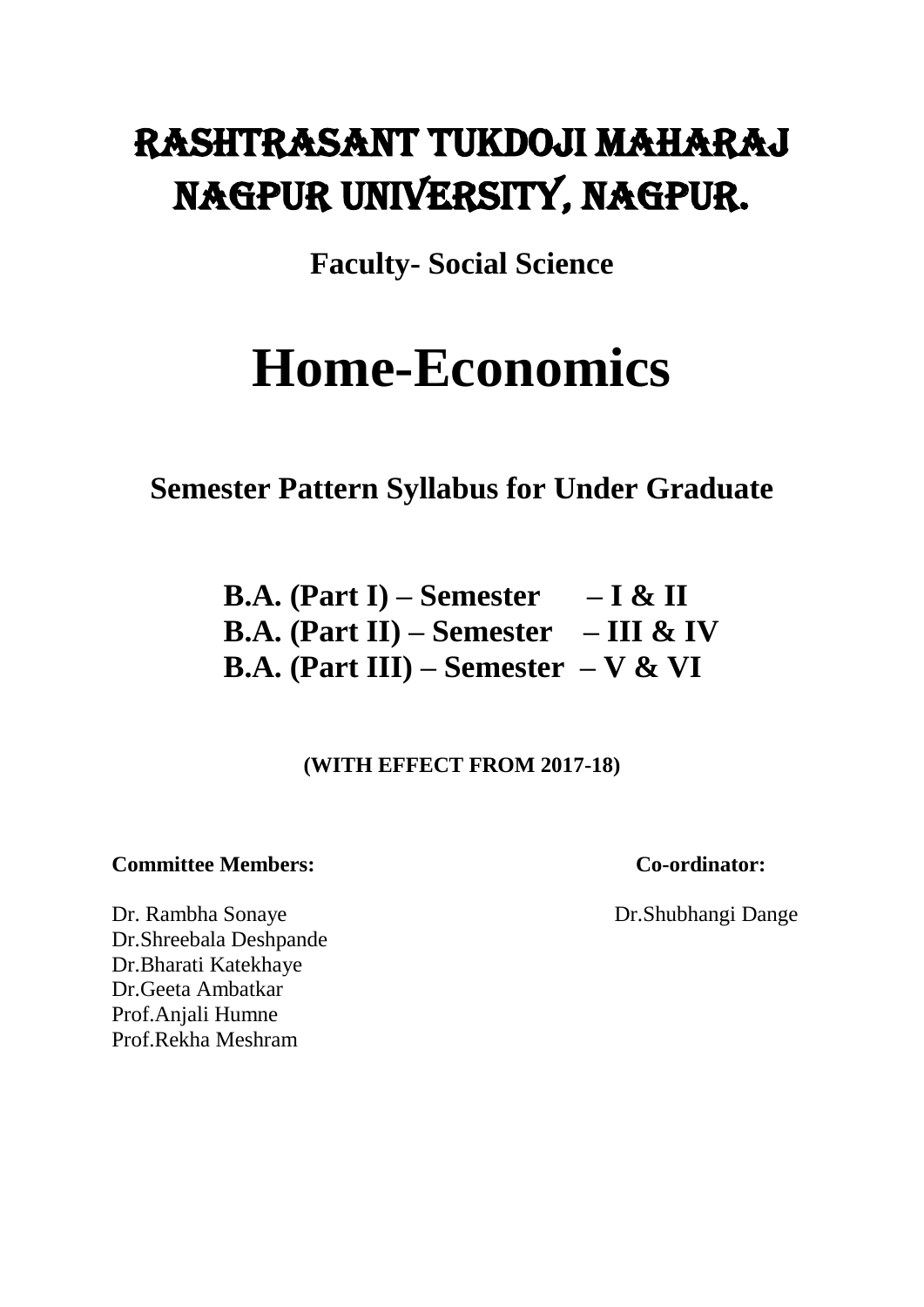# **Semester wise distribution of marks**

| Sr. | <b>Semester</b> | Subject              | Subject    |     |    |          | <b>Teaching Scheme</b> | <b>Theory Examination</b><br><b>Scheme</b> |                                       |              | <b>Practical Examination</b><br><b>Scheme</b> |                               |                               | <b>Total</b> |                      |     |
|-----|-----------------|----------------------|------------|-----|----|----------|------------------------|--------------------------------------------|---------------------------------------|--------------|-----------------------------------------------|-------------------------------|-------------------------------|--------------|----------------------|-----|
| No. |                 | <b>Name</b>          | Code       |     |    | (Hrs/Wk) |                        |                                            |                                       |              |                                               |                               |                               | <b>Marks</b> |                      |     |
|     |                 |                      | Th.        | Pr. | Th | Pr       | <b>Total</b>           | <b>Theory</b><br>Ext.<br><b>Marks</b>      | <b>Theory</b><br>Int.<br><b>Marks</b> | <b>Total</b> | Min.<br><b>Marks</b>                          | Prac.<br>Ext.<br><b>Marks</b> | Prac.<br>Int.<br><b>Marks</b> | <b>Total</b> | Min.<br><b>Marks</b> |     |
| 01  | <b>Semester</b> | Family               | 1T1        | 1P1 | 04 | 02       | 06                     | 40                                         | 10                                    | 50           | 20                                            | 40                            | 10                            | 50           | 20                   | 100 |
|     | 1               | <b>Resource</b>      |            |     |    |          |                        |                                            |                                       |              |                                               |                               |                               |              |                      |     |
|     |                 | <b>Management</b>    |            |     |    |          |                        |                                            |                                       |              |                                               |                               |                               |              |                      |     |
| 02  | <b>Semester</b> | Family               | <b>2T1</b> | 2P1 | 04 | 02       | 06                     | 40                                         | 10                                    | 50           | 20                                            | 40                            | 10                            | 50           | 20                   | 100 |
|     | П               | <b>Resource</b>      |            |     |    |          |                        |                                            |                                       |              |                                               |                               |                               |              |                      |     |
|     |                 | <b>Management</b>    |            |     |    |          |                        |                                            |                                       |              |                                               |                               |                               |              |                      |     |
| 03  | <b>Semester</b> | <b>Nutrition and</b> | 3T1        | 3P1 | 04 | 02       | 06                     | 40                                         | 10                                    | 50           | 20                                            | 40                            | 10                            | 50           | 20                   | 100 |
|     | Ш               | <b>Dietetics</b>     |            |     |    |          |                        |                                            |                                       |              |                                               |                               |                               |              |                      |     |
| 04  | <b>Semester</b> | <b>Nutrition and</b> | 4T1        | 4P1 | 04 | 02       | 06                     | 40                                         | 10                                    | 50           | 20                                            | 40                            | 10                            | 50           | 20                   | 100 |
|     | IV              | <b>Dietetics</b>     |            |     |    |          |                        |                                            |                                       |              |                                               |                               |                               |              |                      |     |
| 05  | <b>Semester</b> | <b>Child</b>         | 5T1        | 5P1 | 04 | 02       | 06                     | 40                                         | 10                                    | 50           | 20                                            | 40                            | 10                            | 50           | 20                   | 100 |
|     | V               | <b>Development</b>   |            |     |    |          |                        |                                            |                                       |              |                                               |                               |                               |              |                      |     |
| 06  | <b>Semester</b> | <b>Child</b>         | 6T1        | 6P1 | 04 | 02       | 06                     | 40                                         | 10                                    | 50           | 20                                            | 40                            | 10                            | 50           | 20                   | 100 |
|     | VI              | <b>Development</b>   |            |     |    |          |                        |                                            |                                       |              |                                               |                               |                               |              |                      |     |
|     | <b>Total</b>    |                      |            |     | 24 | 12       | 36                     | 240                                        | 60                                    | 300          |                                               | 260                           | 60                            | 300          |                      | 600 |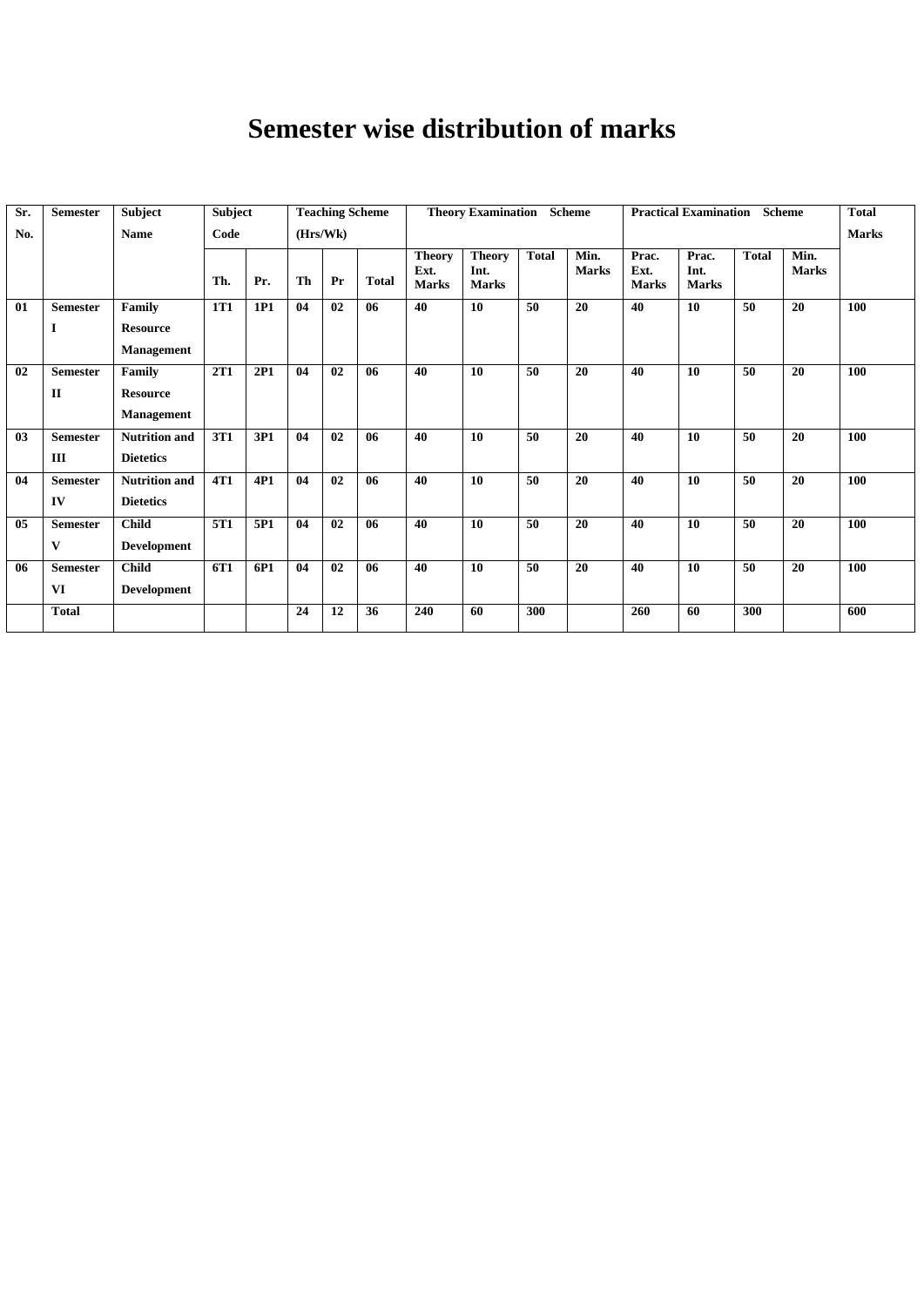### **PATTERN OF EXAMINATION**

### **Theory:**

One theory paper of 40 marks each and of two hours duration will be conducted at the end of each semester.

### **Practical:**

- 1) One Practical examination of 40 marks of three hour duration in each semester will be conducted at the end of the semester.
- 2) Practical examination in all six semester will be conducted by Internal and External examiners appointed by the University.

### **Internal Assessment for Theory Examination for all Semesters:**

Distribution of 10 marks of Internal Theory Assessment-Test Exam: 10 Marks

### **Internal Assessment for Practical Examination:**

Internal marks on activities: 10 Marks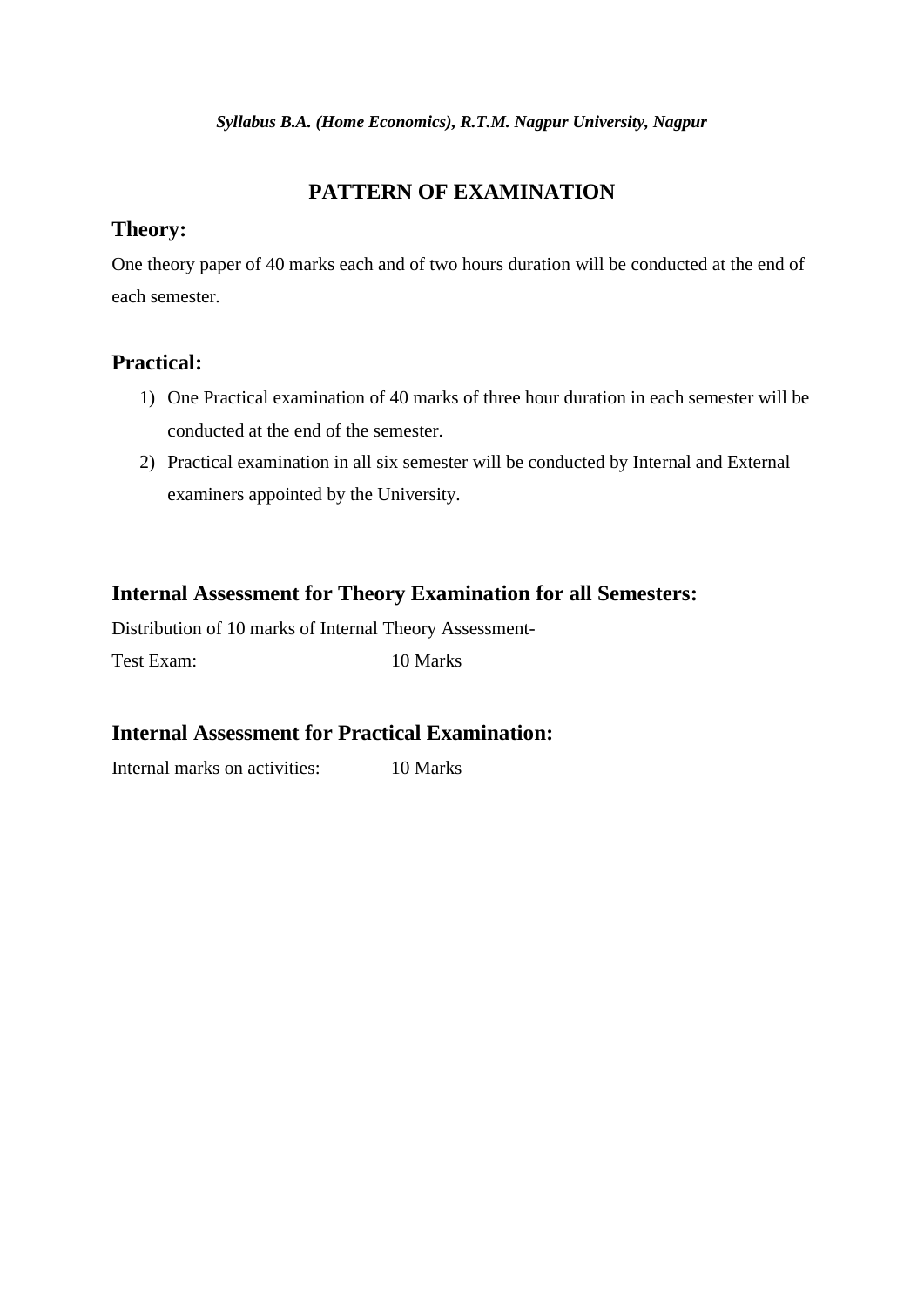*Syllabus B.A. (Home Economics), R.T.M. Nagpur University, Nagpur*

# **Pattern of Question Paper Examination U.G. Level Home-Economics**

# **Time –Two Hours Total Marks – 40 Instructions – 1) All Questions are compulsory. 2) All Question carry equal marks.** Que. No.1. Long answers question with Internal Choice from Unit I and Unit II (08 Marks) Que. No. 2. Long answers question with Internal Choice from Unit III and Unit IV (08 Marks) Que. No. 3. Two Short answers question with Internal Choice from Unit I and Unit II 2X4=08 Marks. Que. No. 4. Two Short answers question with Internal Choice from Unit III and Unit IV 2X4=08 Marks. Que. No. 5. Four very Short answers question on all Units without Internal Choice- 4X2=08 Marks.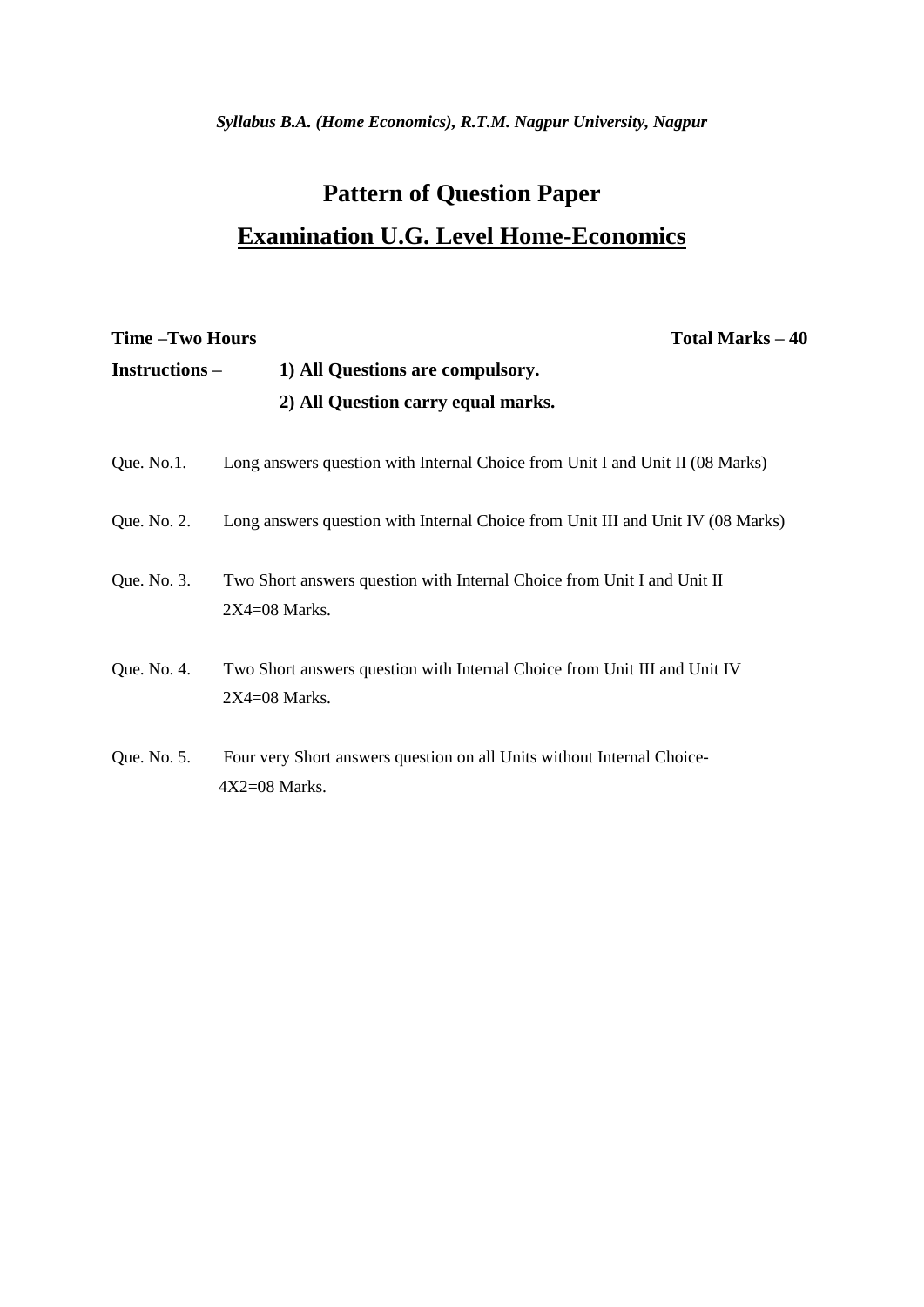# **Rules and Regulations**

- 1. There will be **4 periods / week** for theory.
- 2. There will be **2 periods /week**/ **per batch** for practical
- **3.** The Practical batch shall comprise of **sixteen students.**
- 4. The minimum passing marks of Theory Paper & Internal Assessment (40%) 20 Marks.
- 5. The minimum passing marks of Practical Examination & Internal Assessment(40%) 20 Marks.
- 6. Separate passing in theory and practical is necessary.
- 7. Theory paper will be of 40 marks and 2 Hrs duration. The practical examination shall be of 40 marks and 3 Hrs duration.

#### **Private Candidates and practical work**

- In regard to the practical work of the Private candidate should be instructed to complete the practical prescribed in the syllabus in the college affiliated to the Nagpur University and where this subject is taught. The record book should be duly signed by the Head of the Department or Principal of the College.
- Private candidates should write to the Principal concerned at the beginning of the session as per the Semester for information regarding the time of Practical concerned which will be conducted for the private students.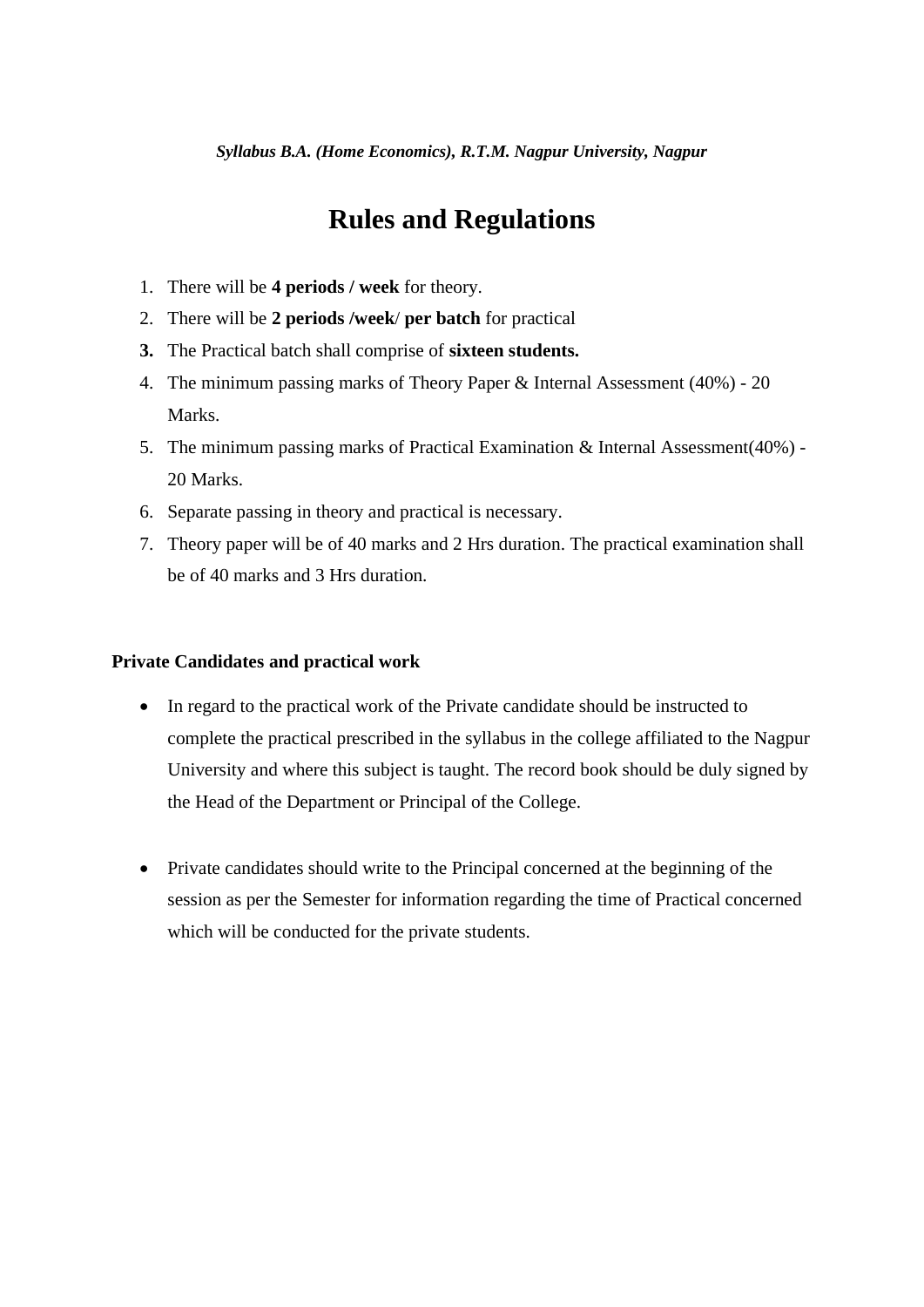# **Rashtrasant Tukdoji Maharaj Nagpur University, Nagpur. B.A. I (Home –Economics)**

# **Semester-I**

# **Family Resource Management**

# **1T1**

**Theory - 40 Marks 3 Hrs (Practical)** 

**Total Marks – 100 Time: 2 Hrs (Theory)** 

**Theory Internal - 10 Marks**

**Practical -40 marks**

### **Practical Internal -10 marks**

### **Objectives-**

- To create an awareness among the students about the management in the family.
- To provide knowledge and develop skills regarding principles and methods of interior decoration.
- To introduce to the students, the job opportunities in Home-Economics.
- To trained the students for self-employment.
- To develop employability skills and 'earn while learn' skills.

### **Course Content**

### **UNIT-I**

- **a. Introduction to Home-Economics.**
- Brief history of Home-Economics.
- Definition of Home-Economics.
- Scope, Need/Importance of Home-Economics.
- **b. Branches of Home-Economics, their utility in daily life.**
- Family Resources Management
- Foods and Nutrition
- Human Development
- Textile and Clothing
- Extension and Communication
- Contribution of Home-Economics education in National Development.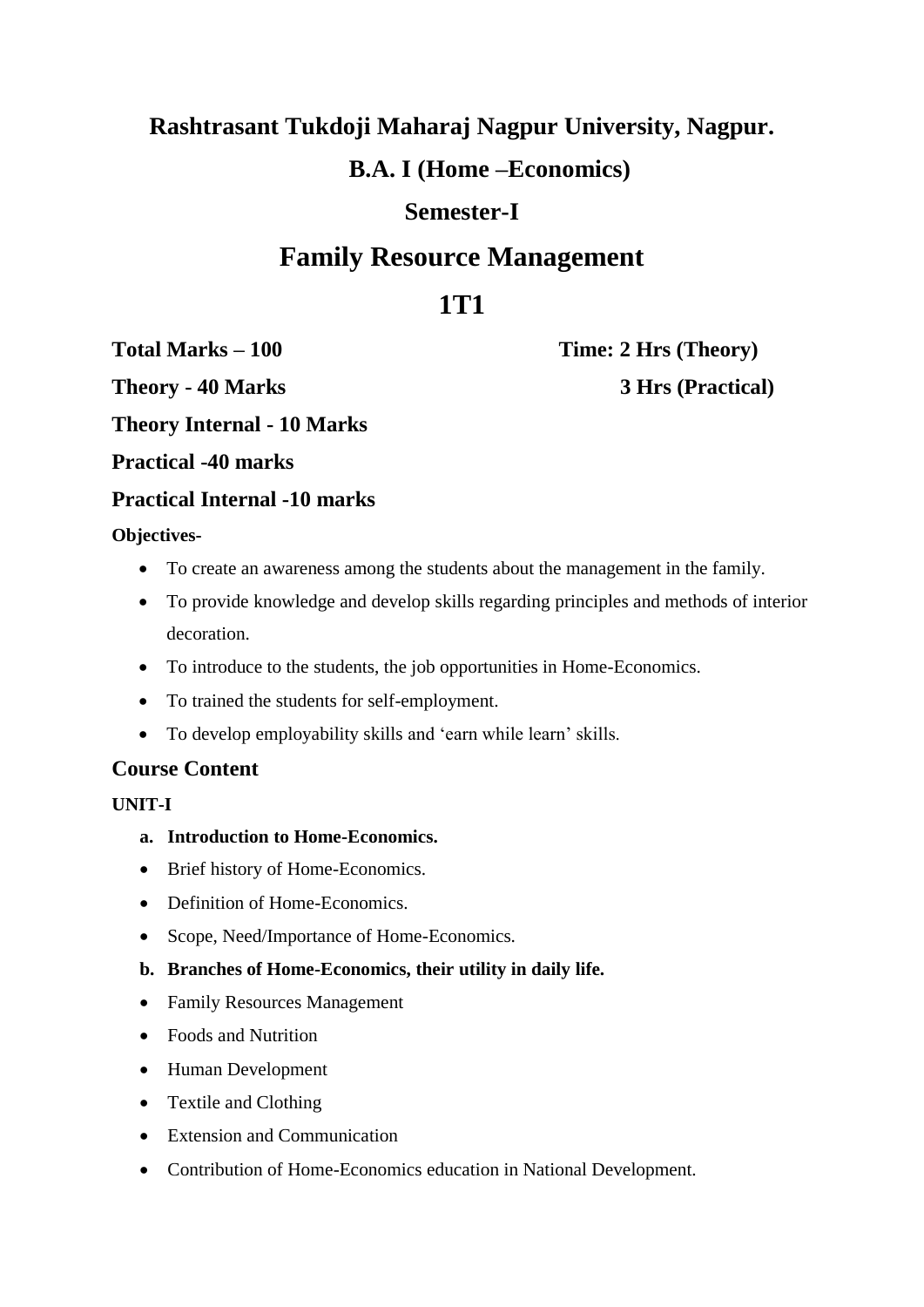### **UNIT-II**

- **a. Family Resource Management.**
- Definition and process of Home-Management. 1) Planning, 2) Controlling, 3) Evaluation
- Definition of Family Resource Management.
- Types of Family Resources.
- Characteristics of Family Resources.
- Ways to improve the use of family resources.
- Factors affecting family resource management
- Family Budget-Definition, Types of budget, preparation of budget.
- **b. Decision Making**
- $\bullet$  Meaning & Types of Decisions
- Steps involved in decision making.
- Decision Tree.

### **UNIT- III**

### **a. Elements of Art & Design**

Line,Form,Texture,Colour, Light,Space,Pattern,Idea.

### **b. Principles of Art and design**

- Harmony-Definition, importance and application in interior decoration.
- Scale and proportion- Definition, importance and application.
- Balance- Definition, importance and application.
- Rhythm- Definition, importance and application.
- Emphasis- Definition, importance and application.

### **UNIT – IV**

#### **Flower Arrangement**

- **a.** Definition
	- Material required for flower arrangement.
	- Factors to be considered while arranging flowers.
- **b.** Art Principles in flower arrangement.
	- Types of flower arrangement-Traditional, Japanese, Miniature, Dry arrangement.
	- Different shapes of flower arrangement-S-Shape, Round-shape, Right angle-shape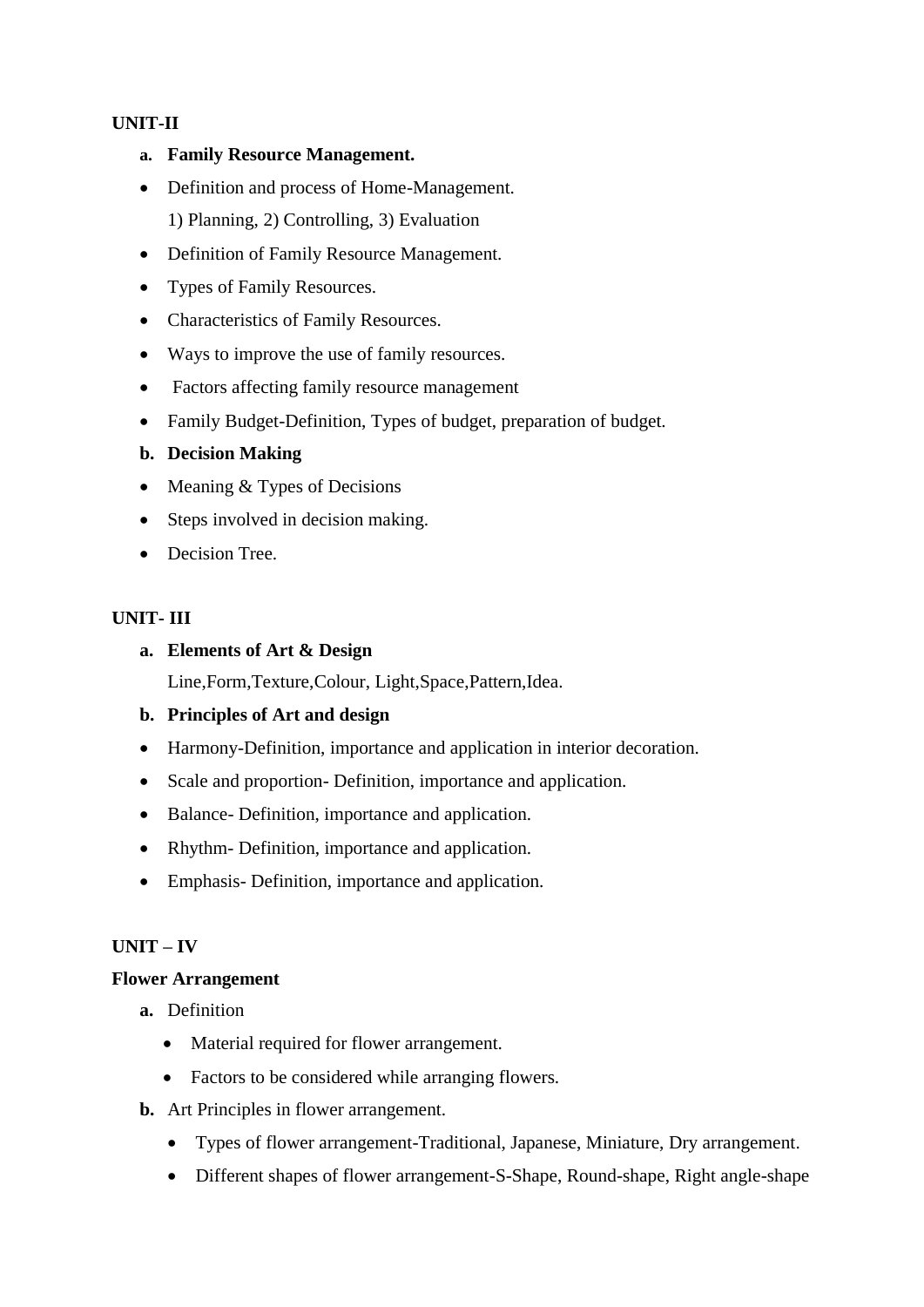## **Practical:1P1**

**a. Embroidery –**The following stitches should be included on five samples

1.Stem Stitch, 2. Chain stitch, 3. Lazy-Daisy, 4. Bullion knot, 5. Feather Stitch,

6. Satin Stitch, 7. Button hole, 8. Open work, 9. Long and short, 10. Herring bone.

#### **b. Flower Arrangement**

1. Bouquet (Fresh/Artificial)

- 2. Floral carpet (by using any material).
- 3. Artificial flower arrangement /Fresh flower arrangement.

 **c.Tie and dye (four samples)**One colour 2 sample & Two colour 2 sample

### **Internal:**

Skill Development Activities

### **a. Making of any one article from the following**

- a) Ceramic work.
- b) Wall Hanging
- c) Utility Bag making
- d) Decorative Envelope making
- e) Best out of Waste material.
- f) Mobile cover
- **b. Guest lecture on skill development/workshop on above related topics and report writing.**

### **Distribution of Marks**

### **Practical Examination (40 Marks)**

| $\mathbf{I}$ and $\mathbf{I}$ and $\mathbf{I}$ and $\mathbf{I}$ and $\mathbf{I}$ and $\mathbf{I}$ and $\mathbf{I}$ and $\mathbf{I}$ and $\mathbf{I}$ and $\mathbf{I}$ and $\mathbf{I}$ and $\mathbf{I}$ and $\mathbf{I}$ and $\mathbf{I}$ and $\mathbf{I}$ and $\mathbf{I}$ and $\mathbf{I}$ and |  |                      |  |  |
|--------------------------------------------------------------------------------------------------------------------------------------------------------------------------------------------------------------------------------------------------------------------------------------------------|--|----------------------|--|--|
| 5. Viva                                                                                                                                                                                                                                                                                          |  | $(05 \text{ marks})$ |  |  |
| 4. Record Book                                                                                                                                                                                                                                                                                   |  | $(05 \text{ marks})$ |  |  |
| 3. Tie and dye(two Sample)                                                                                                                                                                                                                                                                       |  | $(10 \text{ marks})$ |  |  |
| 2. Flower Arrangement (Any one)                                                                                                                                                                                                                                                                  |  | $(05 \text{ marks})$ |  |  |
| 1. Embroidery (Any two stiches)                                                                                                                                                                                                                                                                  |  | $(15 \text{ marks})$ |  |  |

### **Internals Assessment (10 marks)**

| 1. Preparation of any one article      | $\sim$ $\sim$ | $(05 \text{ marks})$ |
|----------------------------------------|---------------|----------------------|
| 2. Attendance, Report on guest lecture | $\sim$        | $(05 \text{ marks})$ |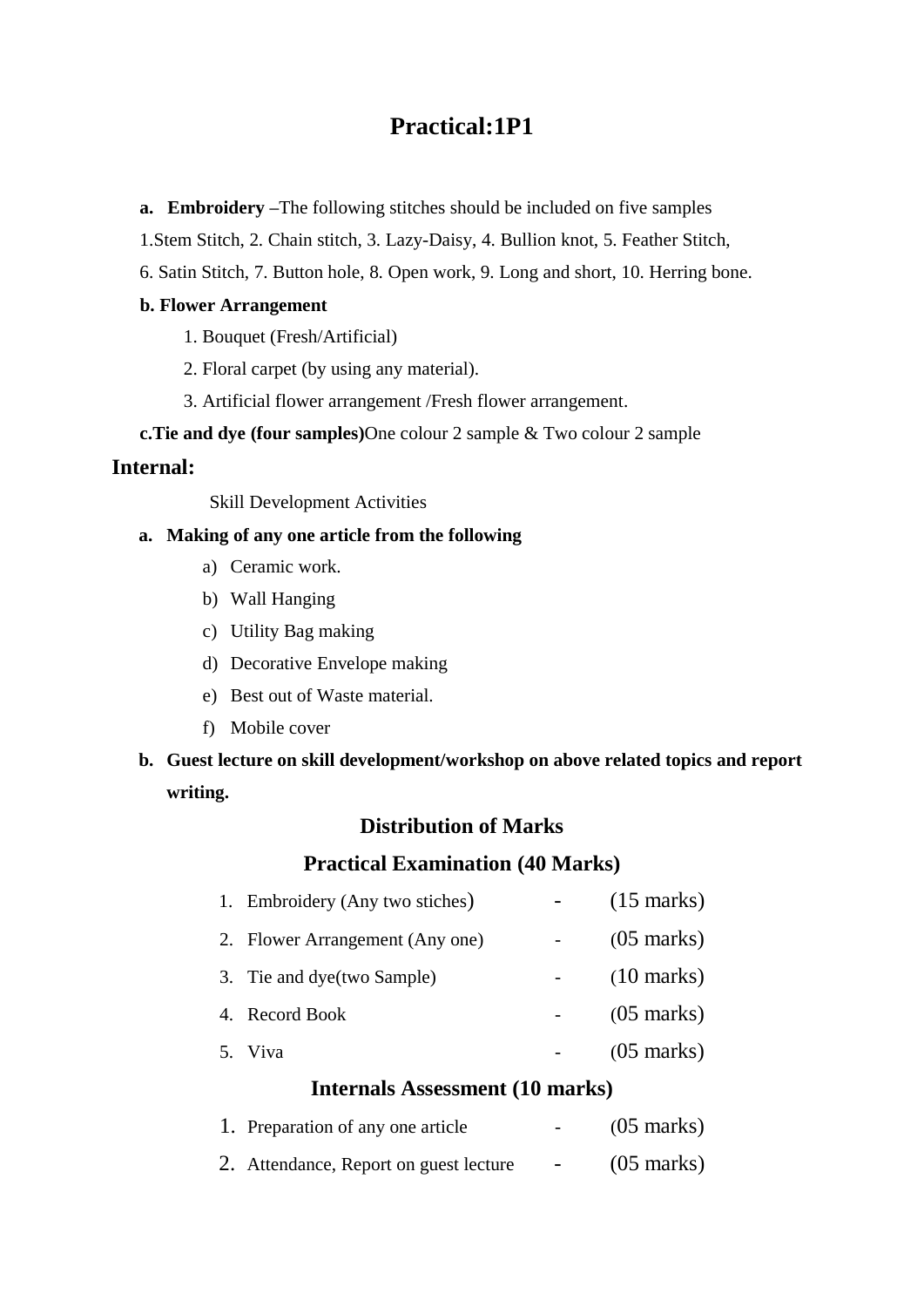# **Rashtrasant Tukdoji Maharaj Nagpur University, Nagpur.**

# **B.A. I (Home –Economics)**

## **Semester-II**

# **Family Resource Management**

# **2T1**

**Theory - 40 Marks 3 Hrs (Practical)** 

**Total Marks – 100 Time: 2 Hrs (Theory)** 

**Theory Internal - 10 Marks**

**Practical -40 marks**

**Practical Internal -10 marks**

### **Course Content**

### **UNIT –I**

### **a. Self-Employment in Home-Economics.**

- Definition of self-employment.
- Need of self-employment in Home-Economics.
- Opportunities of self-employment in Home-Economics.
- Guiding Principles of self-employment.

Registration, Training, Knowledge of equipment's and their care and Material required, Loan facility

Preparation of Project Report, Account Keeping, Costing, Labelling, Packaging.

### **b. Family Housing Needs**

• Family Housing Needs

Protective, Economic,Affectional,Social, Standard of living,Housing goals, Style,Function,

Occupation.

- Factors affecting selection of site. Legal,Location,Physical Features,Soil Conditions,Cost, Services
- Principles of Housing Grouping of rooms,Orientation,Circulation, Flexibility,Privacy, Spaciousness, Aesthetics, Economy, Light, Ventilation.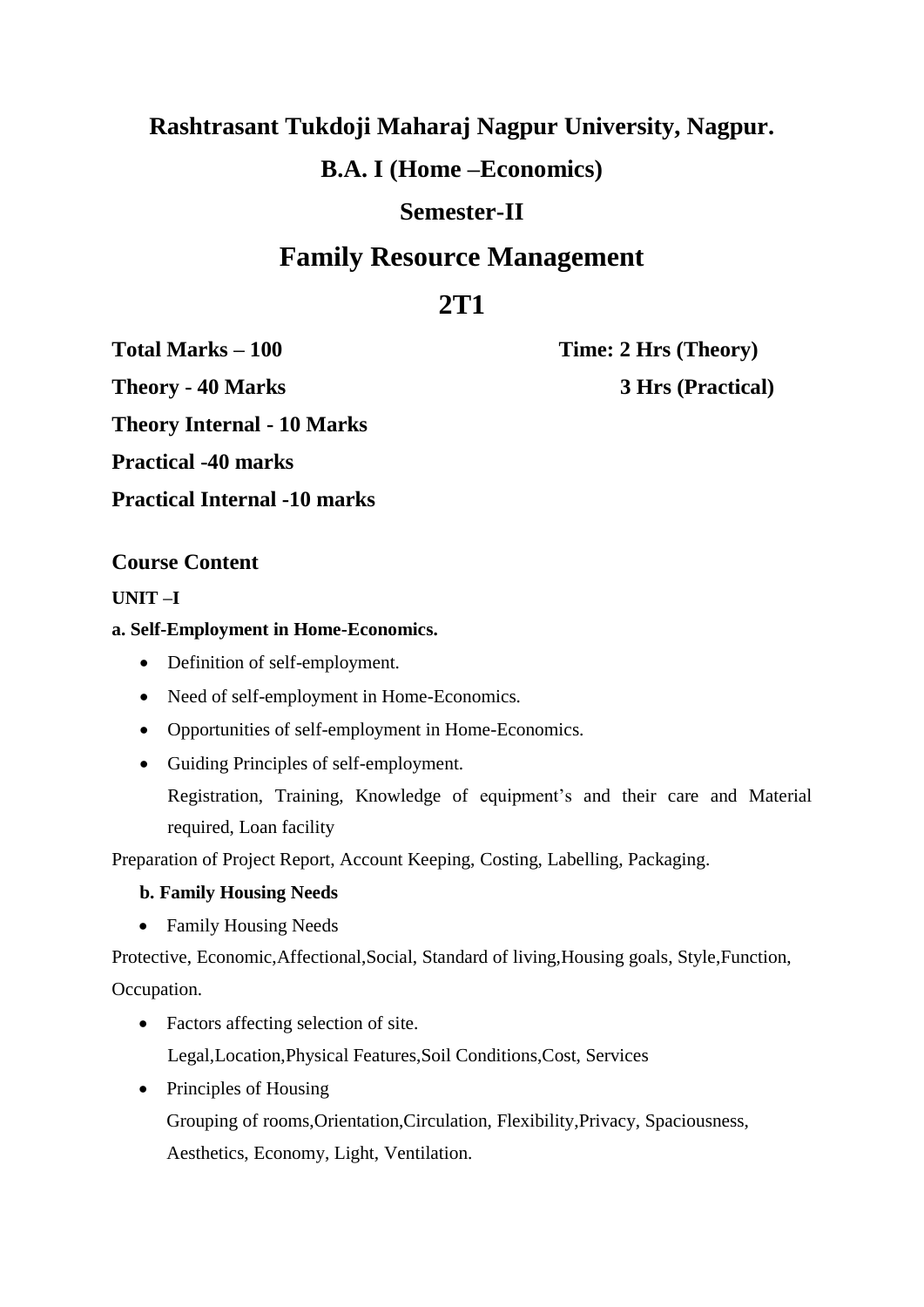### **UNIT-II**

#### **a. Work Simplification**

- Meaning and Importance of work simplification.
- Techniques of work simplification
- Improving Methods of work simplification
- Mundel's Law of Changes

### **b. Colour**

- Study of colours
- Sources of colours
- Classification of Colours
- Dimensions of colour-Warm and Cool colours etc.
- Colour Wheel
- Colour Schemes and its effects.

### **UNIT-III**

### a. **Consumer Education**

- Meaning and definition
- Problems of Consumers
- Rights and Responsibilities of Consumers.
- Consumer Protection Act- 1986.

#### **UNIT-IV**

### **a. Furniture Arrangement**

• Styles of Furniture

Traditional, Contemporary, Modern

• Factors involved in selection of Furniture

Comfort, Rest and relaxation, Durability, For storage purpose

### **b. Arrangement of Furniture in different rooms**

- Drawing Room, Bed Room, Dining Room, Multipurpose Rooms etc.
- Care of different types of furniture.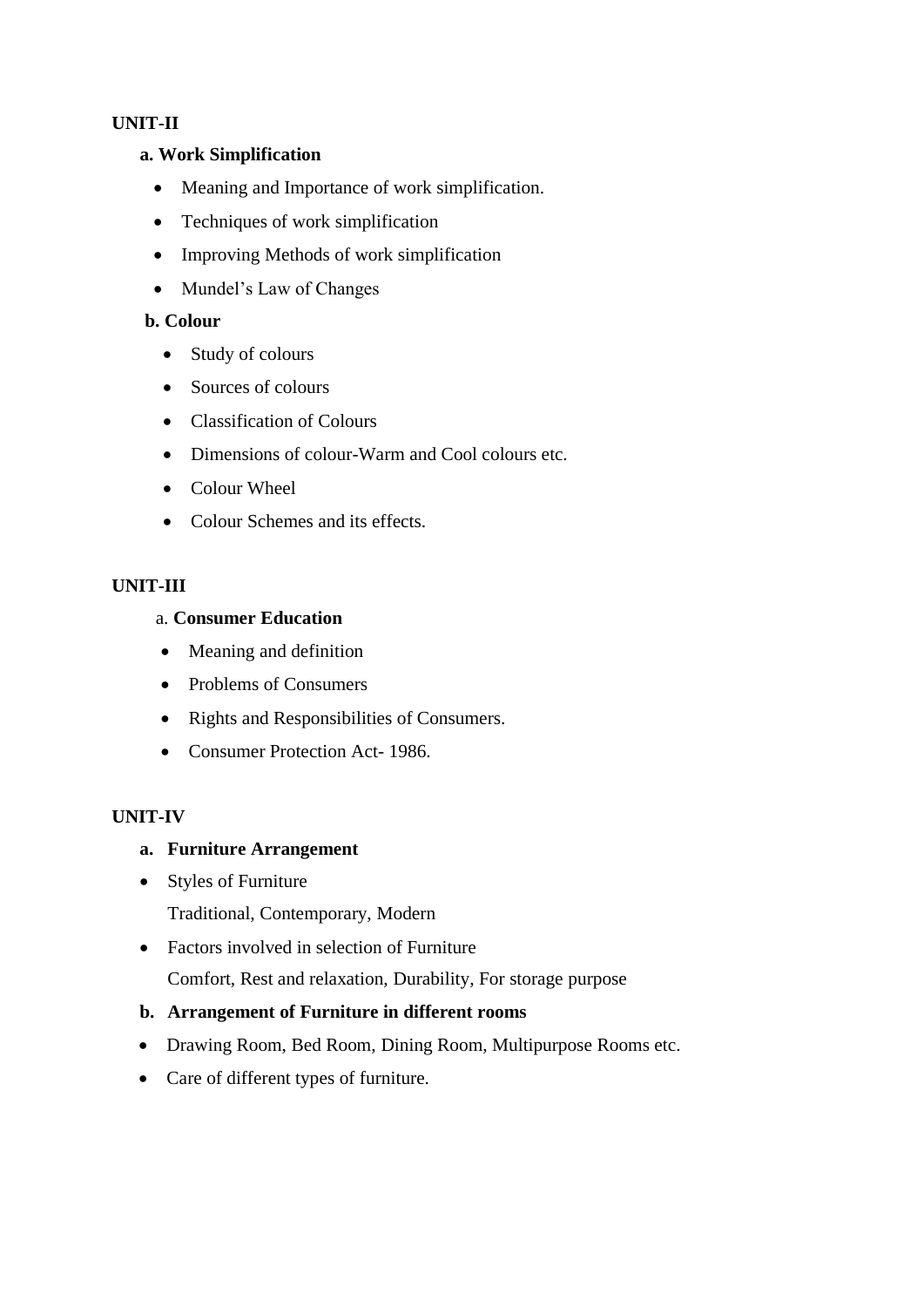# **Practical: 2P1**

**a. Knitting Patterns**- Making three knitted samples with the following variations.

### **(Hand/knitting machine/computer)**

- 1. Cable Pattern
- 2. Double colour pattern
- 3. Lace pattern

### **b. Colour and colour schemes.**

- a) Preparing Colour Wheel
- b) Preparing Colour Schemes- i) Mono chromatic, ii)Analogous,iii) Complimentary iv)Double complimentary v) split complimentary vi) Triad.

### **c.Block Printing and Fabric Painting**

### **Internal:**

### **a) Visit/Exhibition of Student made Articles.**

Visit to any one of the following.

- 1.Cottage Industry
- 2. Women entrepreneurship establishment.
- 3.Exhibition cum sale.

### **b) Report writing of the above activity.**

#### **c) Preparation of hand wash/Washing Powder/Phenyl/Shampoo etc. (Any one) Or**

### **Apron stitching**

### **Distribution of Marks Practical Examination (40 marks)**

| 1. Knitting Sample (Any One)      | $(15 \text{ marks})$ |
|-----------------------------------|----------------------|
| 2. Colour Schemes or Colour Wheel | $(10 \text{ marks})$ |
| 3. Block printing/painting        | $(05 \text{ marks})$ |
| 4. Record Book                    | $(05 \text{ marks})$ |
| 5. Viva                           | $(05 \text{ marks})$ |

### **Internal Assessment (10 marks)**

| 1. Visit/Exhibition/Preparation of any one item $(C)$ - $(05 \text{ marks})$ |                       |
|------------------------------------------------------------------------------|-----------------------|
| 2. Attendance & report writing                                               | $-(05 \text{ marks})$ |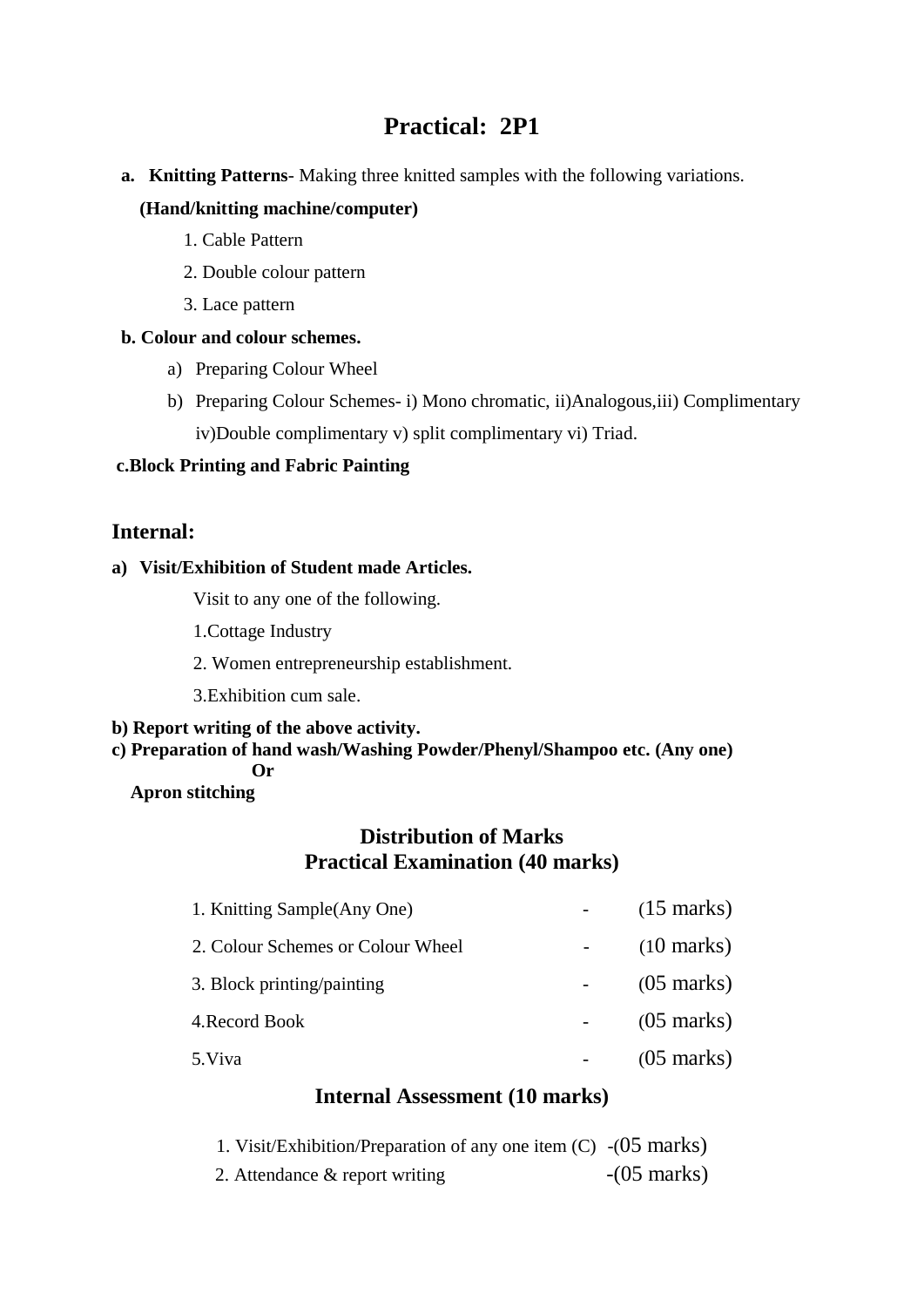### **Books Recommended**

- **1- AawasevamGruhasajja-Karuna Sharma**
- **2- Gruhavyvasthapan-ManjuPatni**
- **3- AawasevamGruhaSajja- ManjuPatni**
- **4- GruhaPrabandh-KantiPandeya**
- **5- Gruha Kala TathaGruhaPrabandha – Vimla Sharma.**
- **6- Sajaavatiteelsaptarang-VaishaliShivte,Dr. J. Godsey.**
- **7- KautumbikSadhansampatticheVyawasthapananiGruhasajawat-Dr.VandanaDhavad and Dr.KanchanKite,G.C.Publishers,Nagpur.**
- **8- KautumbikSadhansampatticheVyawasthapananiGruhasajawat-Dr. Mina Kalele,PimpalapurePublishers,Nagpur.**
- **9- Pariwariksansadhanonkavyavasthapanaurantariksusajja-Dr.SmitaPattarkine,G.C.Publishers,Nagpur.**
- **10- GruhaVyavasthapanevamAntarikSajja- Dr.GokulaBhalerao, Satyam Publishers, Shastrinagar, Jaipur.**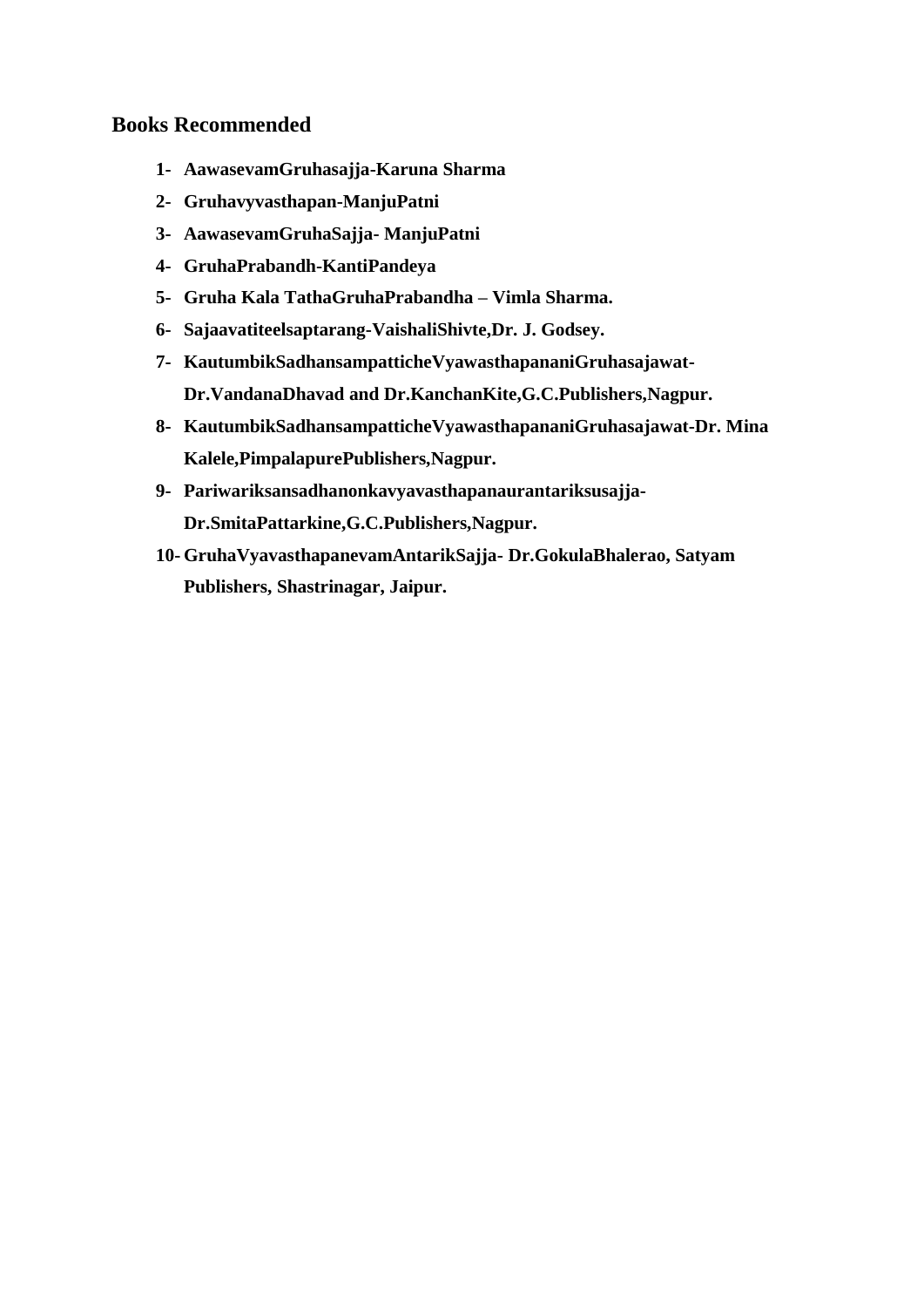# **Rashtrasant Tukdoji Maharaj Nagpur University, Nagpur.**

## **B.A. II (Home –Economics)**

## **Semester-III**

# **Nutrition and Dietetics**

# **3T1**

**Total Marks – 100 Time: 2 Hrs (Theory) Theory - 40 Marks 3 Hrs (Practical)** 

**Theory Internal - 10 Marks**

**Practical -40 marks**

### **Practical Internal -10 marks**

### **Objectives-**

- To understand the concept of an adequate diet, functions of food and the role of various nutrients, their requirements and the effect of deficiency and excess.
- To learn about the structure, composition, Nutritional contribution and selection of different food stuff.
- To develop and ability to improve the nutritional quality of food.
- To familiarize students with the role of nutritional quality of food.
- To develop marketing and entrepreneurship skills to enhanced employability.

### **Course Content**

### **UNIT-I**

- Definition of Health, Nutrition, Dietetics, Nutritional status, optimum Nutrition and **Nutrients**
- Definition of food and functions of food.
- Dimensions of health (Physical, Psychological, Emotional, Spiritual).
- Macronutrients-Carbohydrates, Fats, Proteins- Classification, Functions, Sources, Recommended dietary allowances, Deficiency and excess.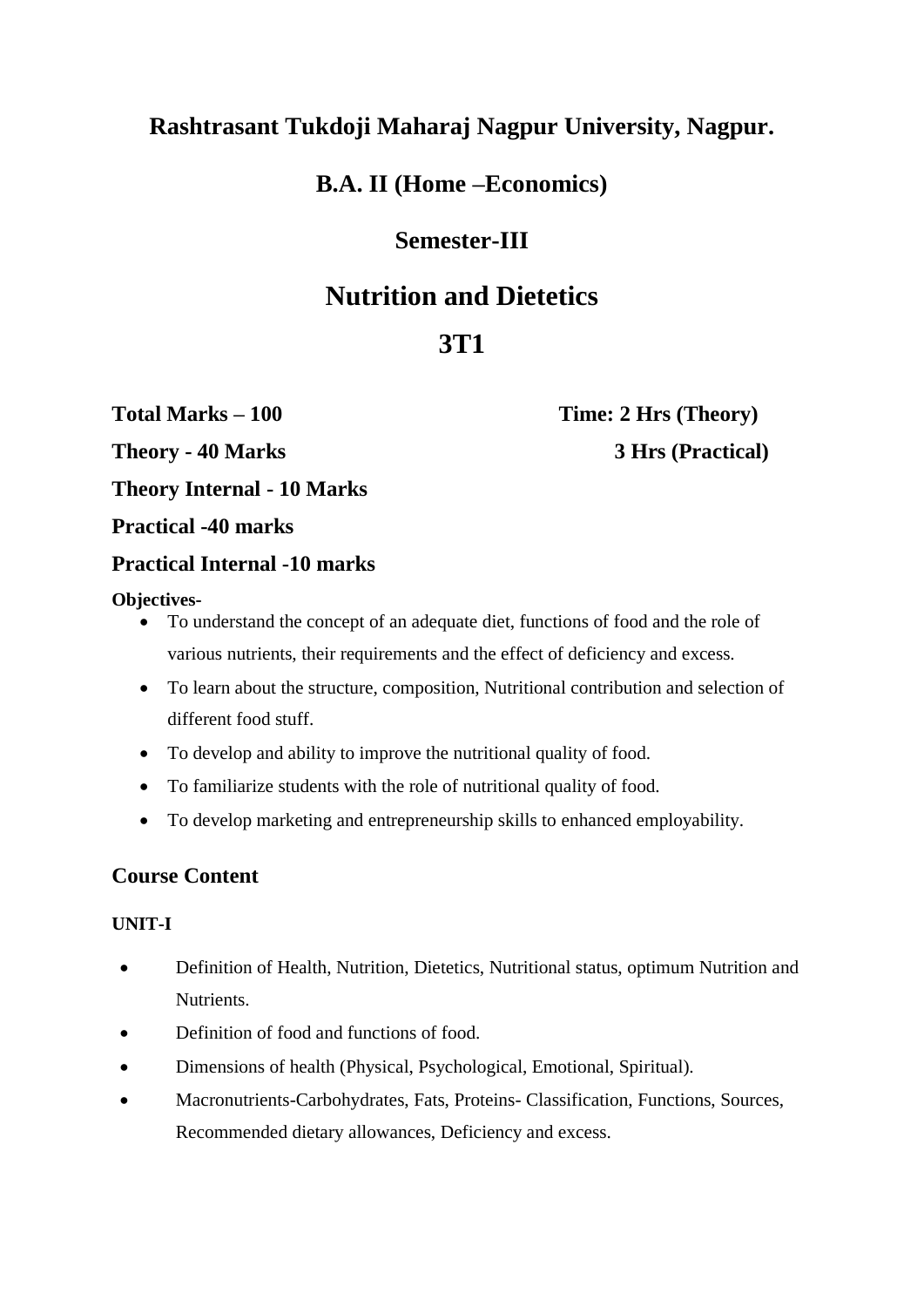#### **UNIT-II**

- **Micro Nutrients**
	- **a) Minerals** 1) Calcium, 2) Phosphorus, 3) Iron, 4) Sodium, 5) Magnesium, 6) Iodine Functions, Sources, Absorption, Recommended dietary allowances, Deficiency.

**b) Vitamins-** Fat soluble – Vitamin A, D, E, K.Water Soluble-Vitamin C, Vitamin B Complex, (B1, B2, B3, B6,B12, Folic acid), Properties, Function Sources, Recommended dietary allowances, Absorption, Deficiency.

Water- Function, Sources, Recommended dietary allowances, Deficiency.

### **UNIT-III**

- **Fibre –** composition, Classification, Functions, Sources, Recommended dietary allowances, Deficiency, Excess.
- **Energy (Calorie)** Definition of calorie, Factors affecting energy requirement, Fuel value of foods, Calorimeter-Bomb, Benedict Oxy, Atwater Rosa Benedict. Basal Metabolic Index, Calorie requirement for sedentary, moderate and heavy workers Men and Women.
- Antioxidants

#### **UNIT-IV**

- **Basic Food Groups-** Sources and importance of Cereals, Pulses, oilseeds, Vegetables, Fruits, Milk and milk products, sugar and jiggery, spices, beverages, eggs, fish, meat.
- **Methods of Cooking-**Meaning of cooking of food, objectives of cooking of food,Methods- Boiling, steaming, Pressure cooking, shallow frying, deep frying, Roasting, Baking, Grilling, Micro wave, solar and informatics. Advantages and disadvantages of cooking food.
- **Sports Nutrition-**Meaning of sports Nutrition**,** Objectives of Nutritional management, sports supplements, nutritional allowances given by NIN.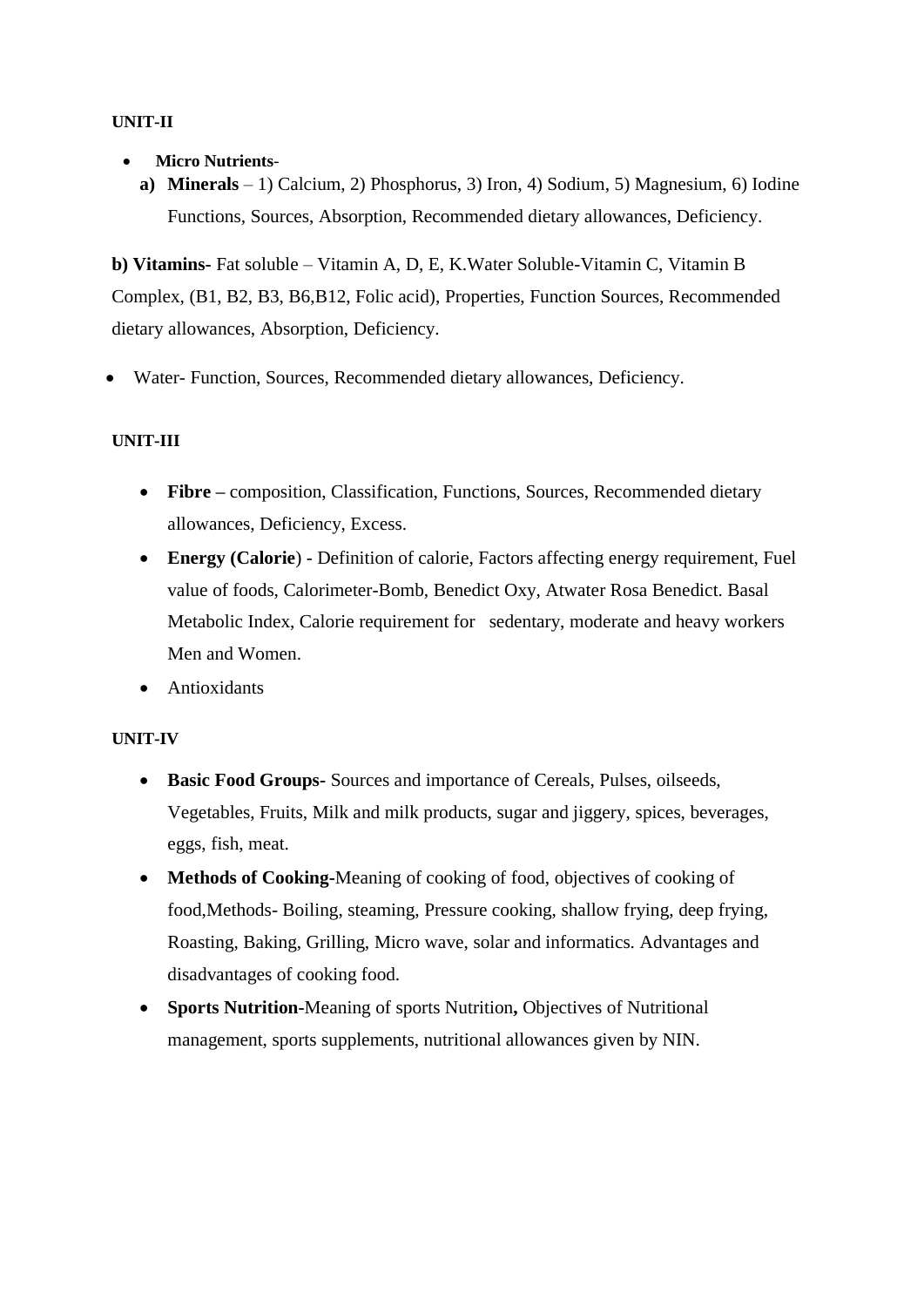# **Practical: 3P1**

**1. Preparation of following recipes.Calculation of Calories and Proteins of prepared dishes.**

| <b>Snacks:</b>              | i) Dahi Wada,ii) Dhokla, iii) Chole Bhature, iv) Pudachi Vadi/ Bhajiwada.                          |
|-----------------------------|----------------------------------------------------------------------------------------------------|
| <b>Sweets:</b>              | i) Rava Besan Burfi, ii) Gulab Jamun, iii) Lavang Latika, iv) Shahi Toast                          |
| <b>Bake items:</b>          | i)Cake OR Nan Khatai OR Biscuits (Any one type)                                                    |
| <b>Beverage:</b><br>Salads: | i)Tomato soup $OR$ Mixed Vegetable soup<br>i)Sprouted Salads /Mixed Vegetable salad/ Mexican Salad |

### **Activities:**

- 1. Preparation of charts/health pyramid/ or related to any topic from syllabus.(Any one)
- 2. Celebration of Nutrition Week/ World Food Day/ Any nutritional awareness programme(Any one).
- 3. Report writing of the above programme.

### **Distribution of Marks**

### **Practical Examination (Total Marks- 40)**

| 1. Preparation and presentation of Two Dishes                                                     |   | $(15 \text{ Marks.})$ |
|---------------------------------------------------------------------------------------------------|---|-----------------------|
| 2. Calculation of Calories and Proteins of the prepared dishes                                    |   | $(10 \text{ Marks.})$ |
| 3. Viva                                                                                           |   | $(05 \text{ Marks})$  |
| 4. Menu Card                                                                                      |   | $(05 \text{ Marks.})$ |
| 5. Record Book                                                                                    |   | $(05 \text{ Marks})$  |
| <b>Internal Assessment on Activities</b>                                                          |   | (Total-10 Marks)      |
| Preparation of charts/health pyramid/ or related to any topic from syllabus/ Celebration of<br>1. |   |                       |
| any one programme (Any one)                                                                       | ۰ | (05Marks.)            |
|                                                                                                   |   |                       |

2. Attendance & Report writing-<br>  $(05Marks)$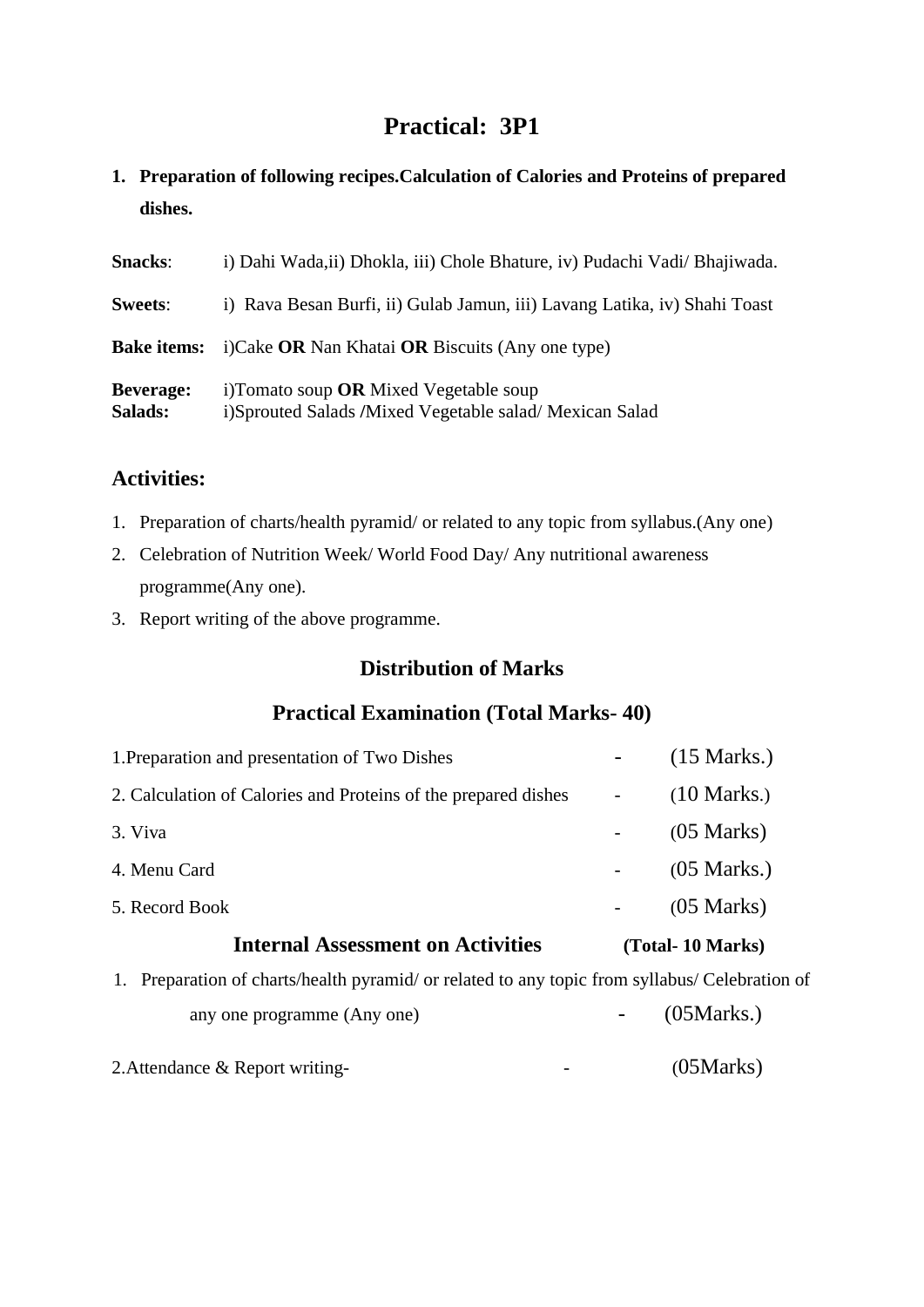## **Rashtrasant Tukdoji Maharaj Nagpur University, Nagpur.**

**B.A. II (Home –Economics)**

### **Semester-IV**

# **Nutrition and Dietetics**

# **4T1**

**Theory - 40 Marks 3 Hrs (Practical) Theory Internal - 10 Marks Practical -40 marks Practical Internal -10 marks**

**Total Marks – 100 Time: 2 Hrs (Theory)** 

### **Course Content**

**UNIT-I**

- **Balanced Diet-** Definition, Factors affecting balance diet, Different Nutrients in balanced diet, Principles of Meal Planning.
- **Nutrition through Life Cycle**

1.Pregnancy, 2. Lactation. Infancy, 3. Pre-School, 4.School going, 5. Adolescence, 6. Adulthood, 7. Old age.

### **UNIT-II**

• Principles of Diet Therapy.

a) Modification of Normal diet for Therapeutic purposes.

b) Types of Diet

c) Nutritional Management in common diseases.

i) Diarrhoea ii) Diabetes Mellitus iii) Constipation iv) Anaemia v) Sickle Cell Anaemia.

• Nutrition Education: Meaning and Definition, ObjectivesMethods of Nutrition Education.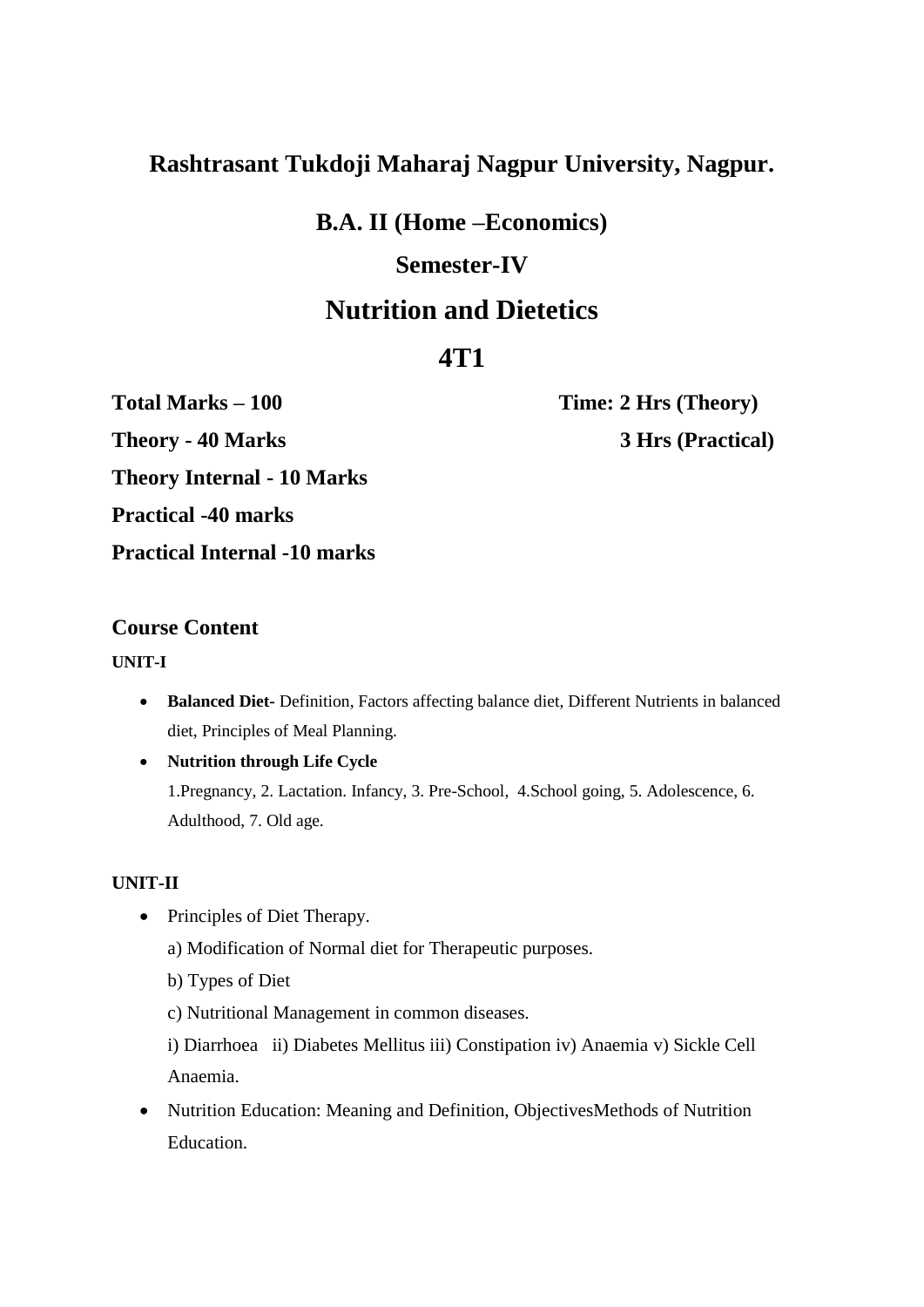### **UNIT-III**

- **Food spoilage, Food Poisoning** Definition, various types of food poisoning and Remedies.
- **Food Preservation** Definition and importance. Methods of food preservation-Dehydration, Chemical Preservation, with salt, Sugar, Oil and spices, by control of temperature.
- **Food and Adulteration** Definition, Reasons behind food adulteration, effects of food adulteration, detection of food Adulteration, Standards, Remedies to tackle food adulteration, Laws regarding food adulteration.

### **UNIT-**

- Improving Nutritional Quality of foods-Germination, Fermentation, Supplementation, Substitution, Fortification and enrichment.
- Malnutrition in India- Definition of Malnutrition, over nutrition and under nutrition. Nutritional problems in India, Causes and remedies of malnutrition, Different agencies to combat malnutrition-FAO,CARE,NIN.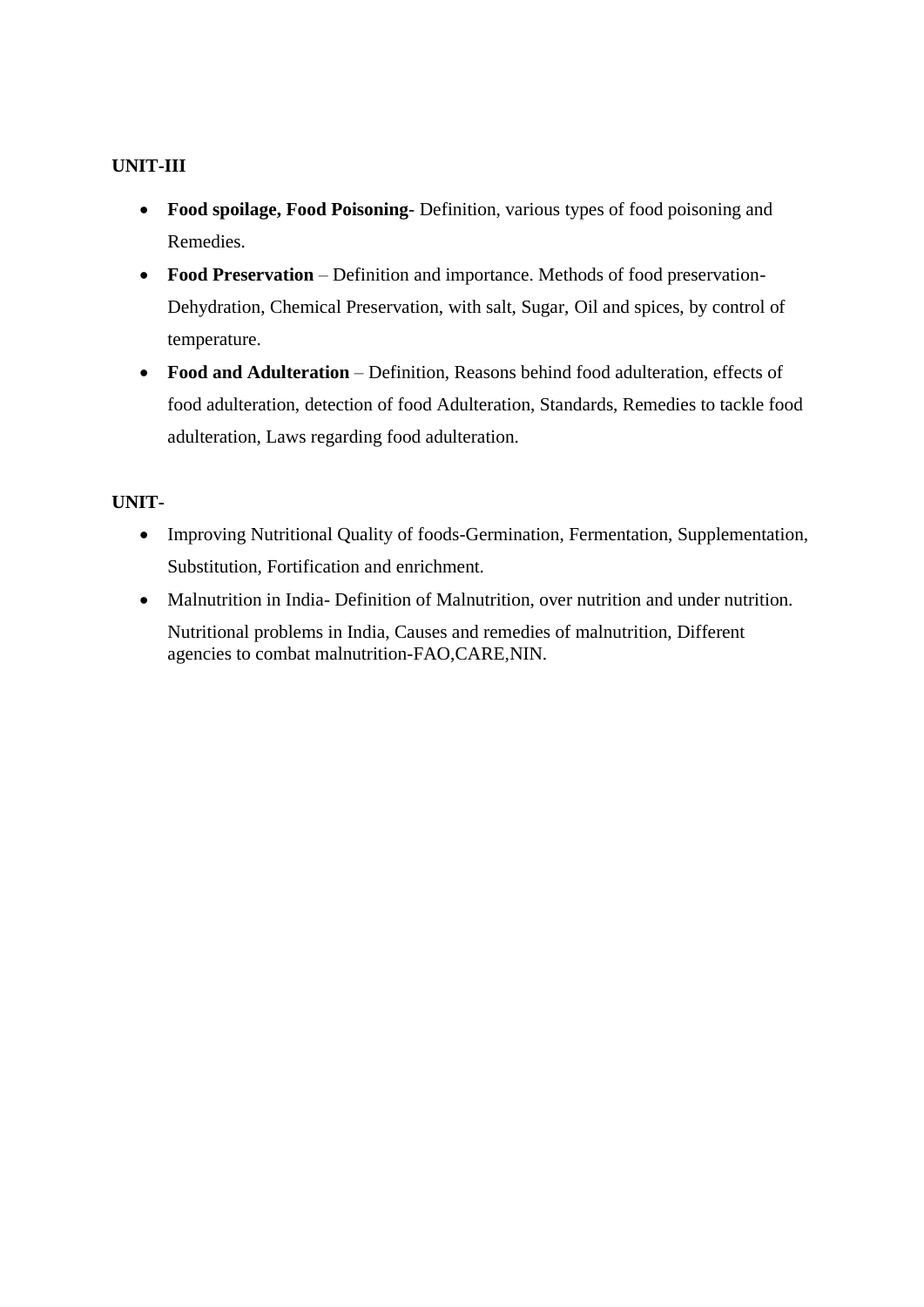# **Practical 4P1**

### **1. Preparation of following recipes. Calculation of Calories and Proteins of prepared dishes.**

- **Types of Rice (Any One )**Vegetable Pulav / Curd Rice / Lemon Rice.
- **Sweets**i) KhowaPoli, ii)Karanji, iii) SattuLaddoo, iv) GajarHalwa
- **Indian Pizza-** Veg Thalipith/ Uttapam (Any one)
- **Starters (** Any Two **)i)** Hara Bhara Kabab**/**Paneer Tikka/Cutlets/Appe
- **Party Menu –**PavBhaji ,RagdaPatice.

### **Activities:**

- 1. Canteen activity/Any Entrepreneurship activity/ Earn while Learnfor ex. Papad,Masala,pickle, metkut, supari ,Amla Candy (Any Two)
- 2. Report writing of the above programme.

### **Distribution of marks PracticalExamination (Total Marks- 40)**

| 1. | Preparation and presentation of Two Dishes -                           | $(15 \text{ Marks.})$ |
|----|------------------------------------------------------------------------|-----------------------|
| 2. | Calculation of Calories, Proteins of the prepared dishes - (10 Marks.) |                       |
| 3. | Viva                                                                   | $(05 \text{ Marks})$  |
| 4. | Menu Card                                                              | $(05 \text{ Marks.})$ |
|    | 5. Record Book                                                         | $(05 \text{ Marks.})$ |

### **Internal Assessment on Activities (Total- 10 Marks)**

| 1. Canteen Activity/Any Entrepreneurship activity               |                      |
|-----------------------------------------------------------------|----------------------|
| ex. Papad, Masala, Pickle, Metkut, supari, AmlaCandy (Any two)- | $(05 \text{ marks})$ |
| 2. Report writing of the above programme<br>-                   | $(05 \text{ marks})$ |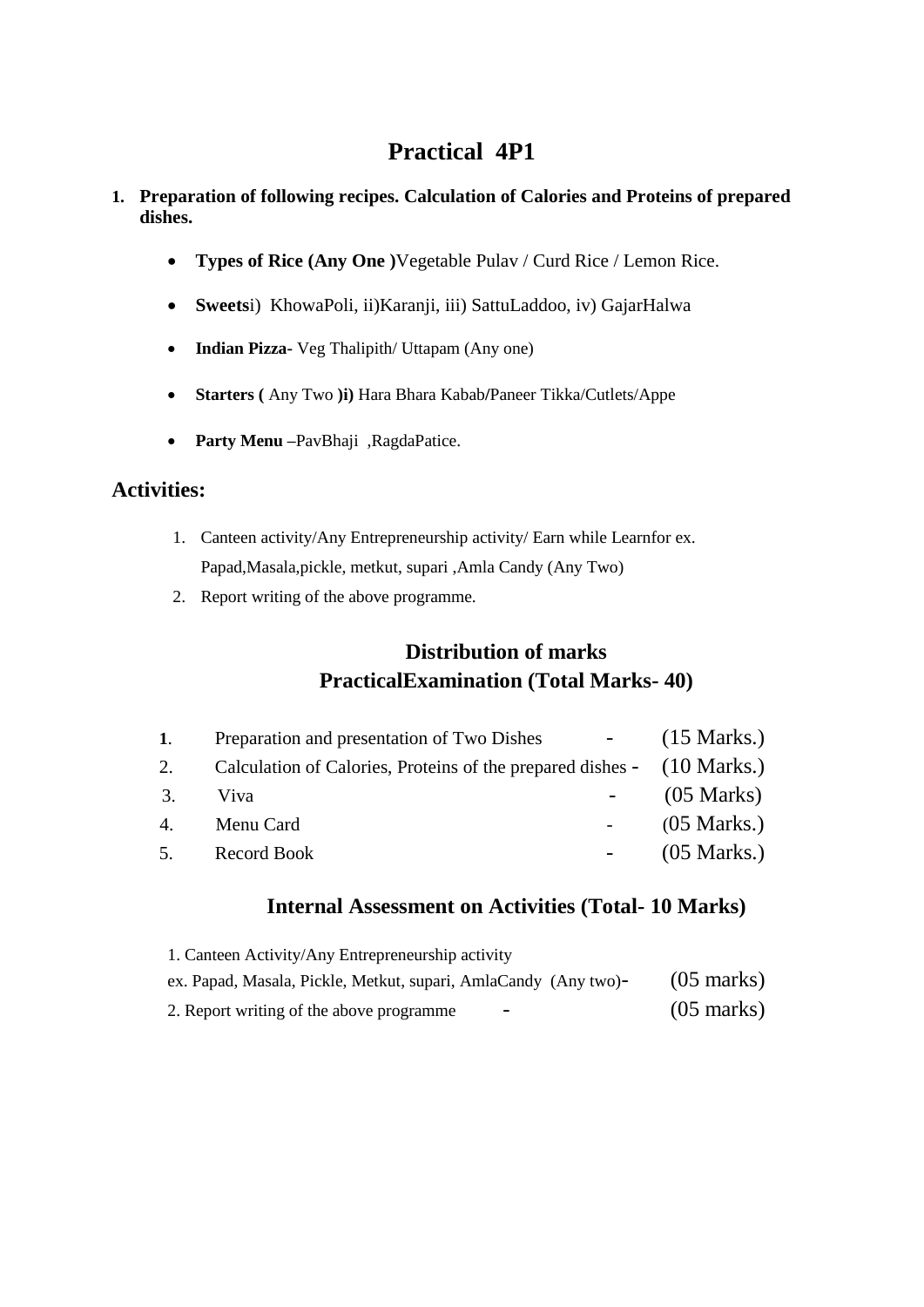#### **Books Recommended**

- 1. Sherman and Longford: Essentials of Nutrition.
- 2. Dr.Patwardhan: Nutrition in India
- 3. W.E Aykoroyd: The Nutritive value of Indian Food and the Planning of Satisfactory Diet.
- 4. Maxinre, E.Mc. Divit and S.R.Mudambi: Human Nutrition principles and application in Indias.
- 5. R.L. Brijlani: Eating Scientifically
- 6. Robinson Proudifit : Normal and Therapeutic Nutrition.
- 7. S.W.Swaminathan : Essential of Nutrition, part –I and II.
- 8. Poshan Ani Arogya: Dr.SandipaSurjuse,VishvaPublishers,Nagpur.
- 9. PoshananiAharshastra-Dr. AnuradhaNisal and Dr.PrabhaChinchkhede,G.C.Publishers,Nagpur.
- 10. PoshananiAaharshstra :Dr. Mina Kalele,PimpalapurePublishers,Nagpur.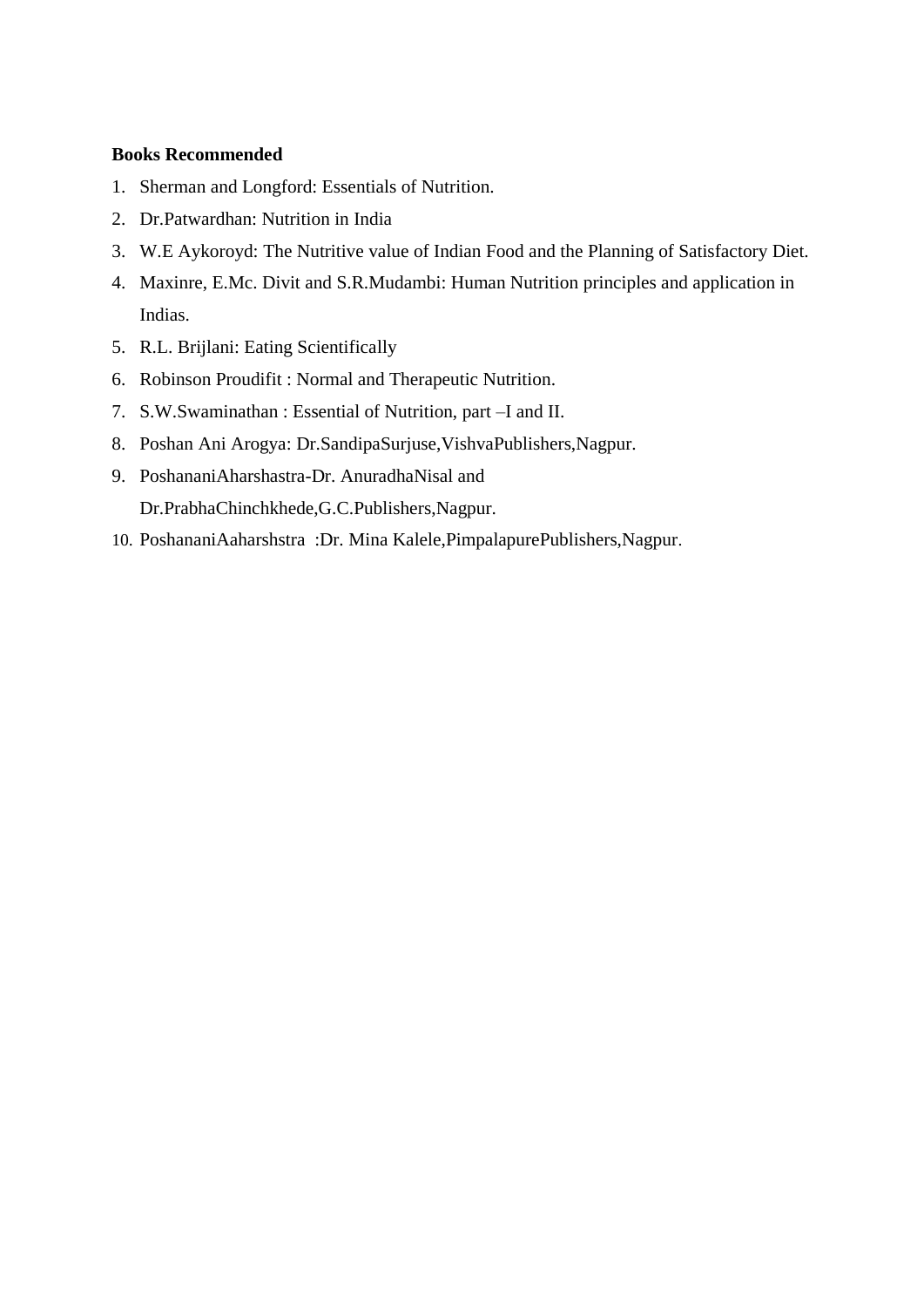## **Rashtrasant Tukdoji Maharaj Nagpur University, Nagpur.**

### **B.A. III (Home –Economics)**

### **Semester-V**

# **Child- Development 5T1**

**Total Marks – 100 Time: 2 Hrs (Theory) Theory - 40 Marks 3 Hrs (Practical) Theory Internal - 10 Marks Practical -40 marks Practical Internal -10 marks**

### **Course Content**

### **Objectives**

- To introduce the field of Child-Development. It's concept,scope, dimensions and interrelations.
- To sensitize the students to interventions in the field of child- development.
- To understand the biological and physiological foundation of development.
- To appreciate sequential ages of development during child- hood.
- To sensitize students about childhood behavioural problems.
- To understand and appreciate the importance of parents-child development.
- To develop in student's creative ability related to children-leading to enhanced employability.

### **UNIT-I**

- An overview of the field of child-development.Meaning, Definition, importance and scope of child- development.
- Orientation to growth and development
	- 1. Definition of growth and development.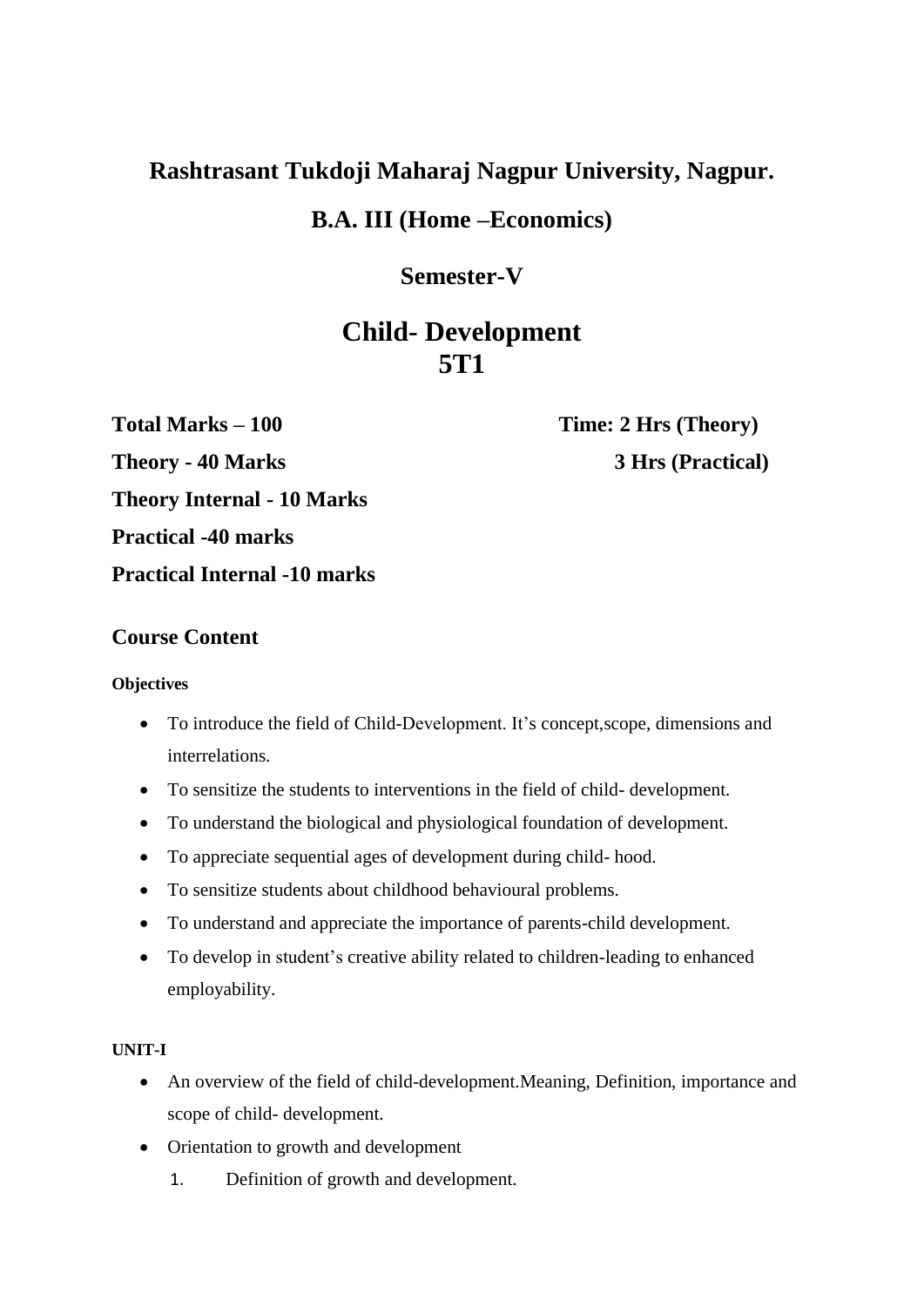- 2. Stages of development.
- 3. General Principals of growth and development.
- 4. Constraints and facilitators in growth and development.
- 5. Influence of heredity and environment on growth and development.
- 6. Difference between growth and development.
- 7. Factors affecting growth and development.

### **UNIT-II**

- Genetic Inheritance-Fertilization,Number of Chromosomes, sex determination,Genotype andPhenotype.
- Prenatal Development- Emphasis on major developments during the three stages ofinter-uterine development.
- Factors affecting prenatal development- Age of mother, Illness, diet and nutrition,stress and emotional strains, environmental hazards etc.Misconceptionof diet intake during pregnancy and its effect on health,Recommendations.
- Twins- Fraternal and Identical.

### **UNIT-III**

- **Post- Natal Period**-Neonatal Period -(From birth to two weeks)- Definition,Characteristics, Factors affecting post natal period.
- Hazards of Neonatal period-Physical hazards,Psychological hazards.
- Infancy and Babyhood (2 weeks to 2 years)- Definition, Characteristics of babyhood,Physical growth and Motor development, Speech development – Four Pre speechForms-Crying, Cooing, Babbling ,Gestures.
- development of senses Visual, Auditory, Smell, Taste, Touch, Reflexes during neotalPeriod-Rooting reflex, Sucking reflex, Blink Reflex, Moro Reflex, BobinskiReflex, Tonic neck Reflex, Darwian Reflex etc. Hazards andHappiness.

### **UNIT-IV**

- Immunization and its importance.
- importance of Supplementary food.
- Role of NGOs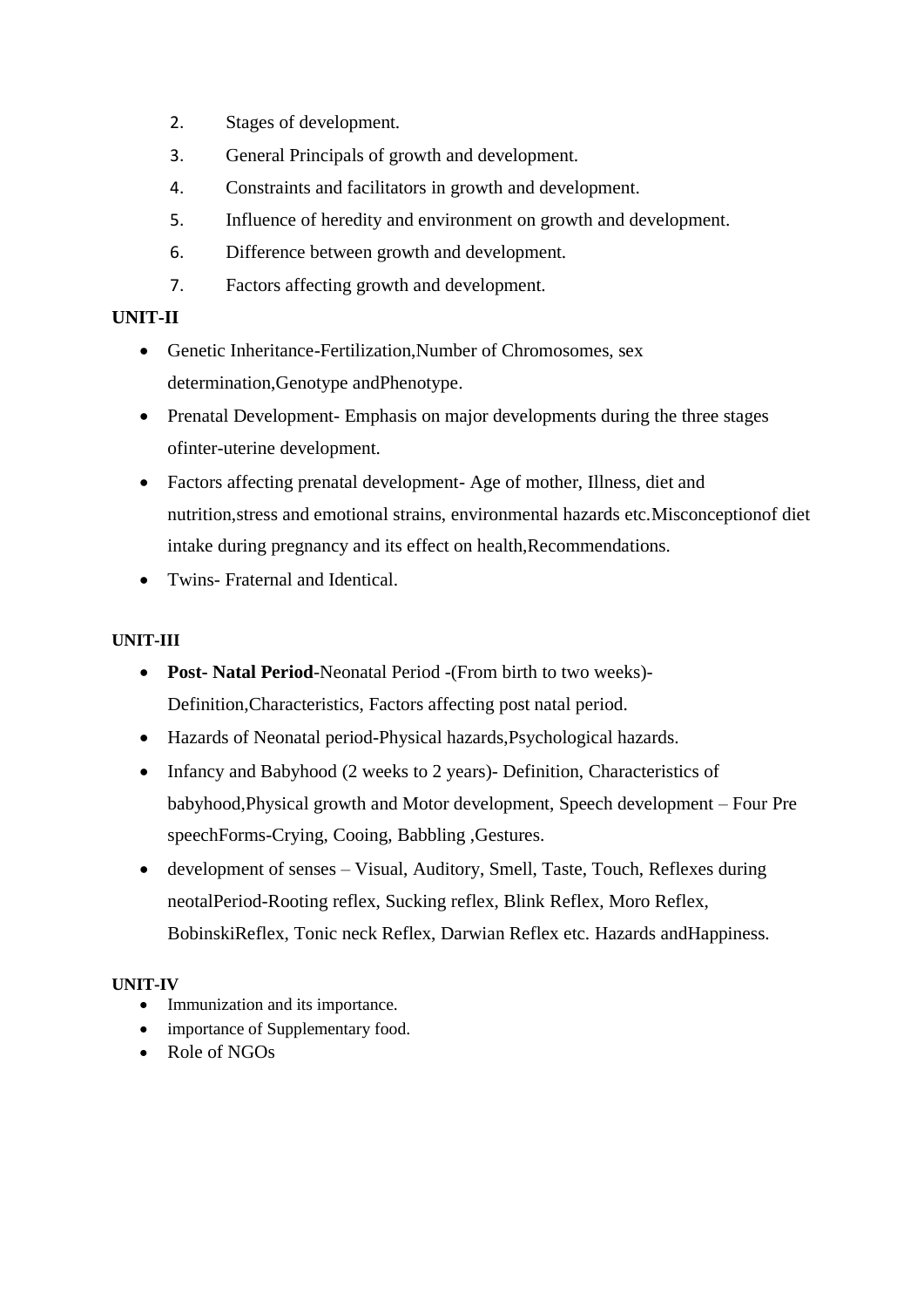# **Practical 5P1**

- **A) Cooking-** Diet planning and preparation of following recipes.
	- **For Pregnant Women** 1.Mix vegetable Paratha 2. Vegetable upma/ Vegetable dalia (Soji)

3. Curd raita with vegetables, Mix Sprouted usal .

**For Lactating Women-**1. AlivKheer , Mung dal dhirde with vegetables, Gum Laddo.

#### **B) Knitting (6months- 1 year) Hand/Machine/Computer**

- 1. Sweater
- 2. Bonnet
- 3. Socks

### **Activities:**

- 1. Preparation of supplementary food for 0-1 year- Cerelac/Nachni product /Any as per nutrients.(Any one).
- 2. Immunization Charts/Female FeticidesPoster/Organization of breast feeding week

(Any one).

Report writing of above.

### **Distribution of Marks**

### **Practical Examination (40 Marks)**

|    | 1. Knitting (Any one)                                   | $(15 \text{ Marks})$ |
|----|---------------------------------------------------------|----------------------|
|    | 2. Preparation of dish (Any Two)                        | $(15 \text{ Marks})$ |
| 3. | <b>Viva</b>                                             | $(05 \text{ Marks})$ |
| 4. | Record book                                             | $(05 \text{ marks})$ |
|    | <b>Internal Assessment on Activities-</b>               | $(10 \text{ Marks})$ |
| 1. | Preparation of supplementary food for 0-1 year.         |                      |
|    | Cerelac/ Nachani Product / any as per nutrients         | $(05 \text{ Marks})$ |
|    | 2. Immunization chart/Collection of news paper cutting/ |                      |
|    | posters/Female Feticides etc. and Report writing-       | $(05 \text{ Marks})$ |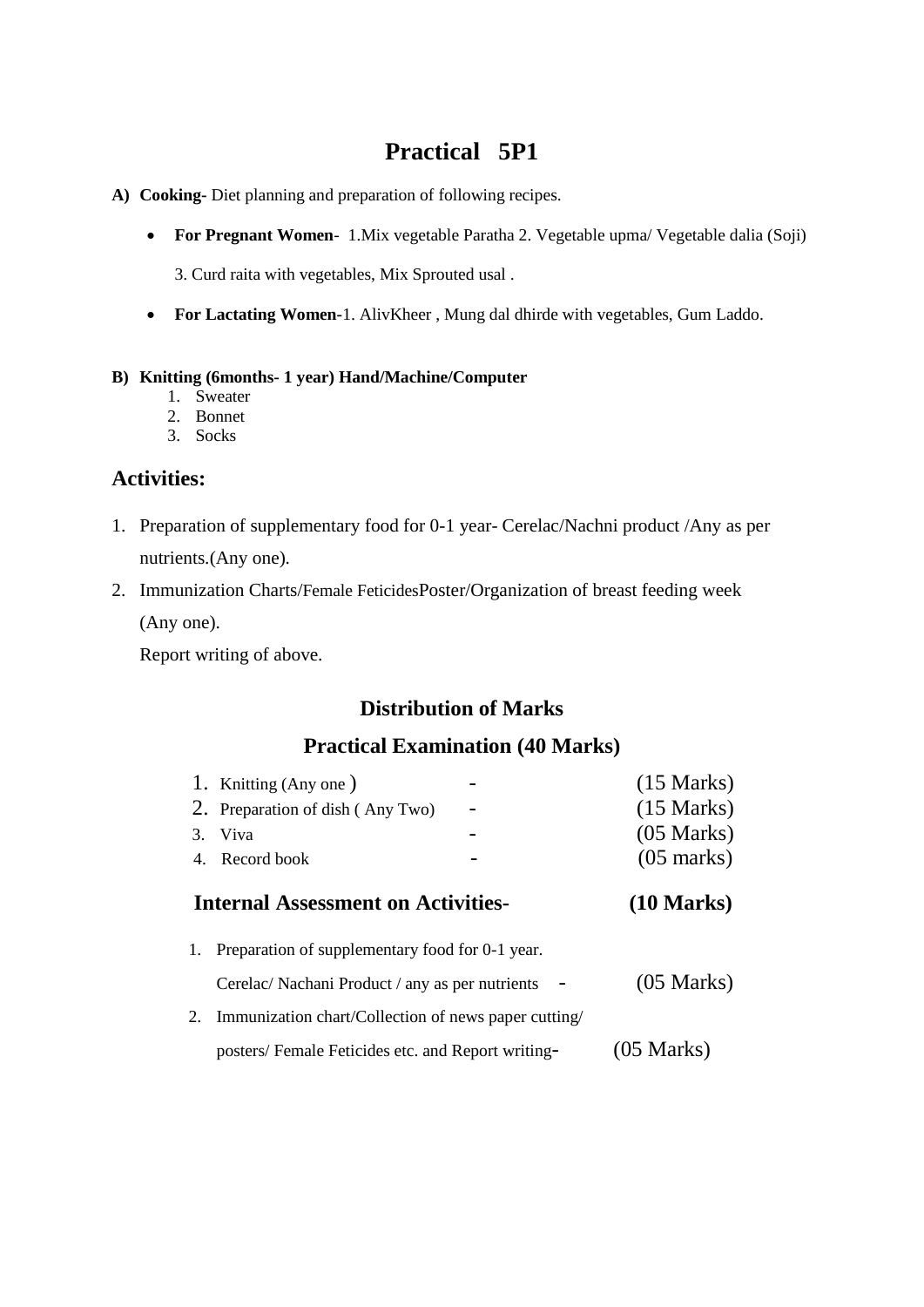# **RashtrasantTukdojiMaharaj Nagpur University, Nagpur.**

**B.A. III (Home –Economics)**

### **Semester-VI**

# **Child- Development 6T1**

**Total Marks – 100 Time: 2 Hrs (Theory) Theory - 40 Marks 3 Hrs (Practical) Theory Internal - 10 Marks Practical -40 marks Practical Internal -10 marks**

### **Course Content**

### **UNIT –I**

### **Early Childhood- (2-6 years)**

- Characteristics, developmental tasks.
- **Physical development**-Definition, 1. Change in size- change in height, weight, development of bones, Teeth etc. 2. Change in body proportion3. Growth of internal organs, factors affecting physical development.
- **Motor Development-** Meaning, Skills of early childhood-Hand skills and leg skills. Handedness, Essentials of development of skills, factors affecting motor development.
- **Emotional development-**Definition. Types of emotions, importance of emotions, Emotions during early childhood-**Positive emotions-** Happiness, Love and Affection, Curiosity. **Negative emotions-**Fear, Anger, Jealousy, Anxiety.Characteristics of emotions, factors affecting emotional development.

### **UNIT-II**

 **Speech Development**-Definition, Importance of speech.Steps of speech development during early childhood- 1)comprehension, 2) Pronunciation, 3) Vocabulary building,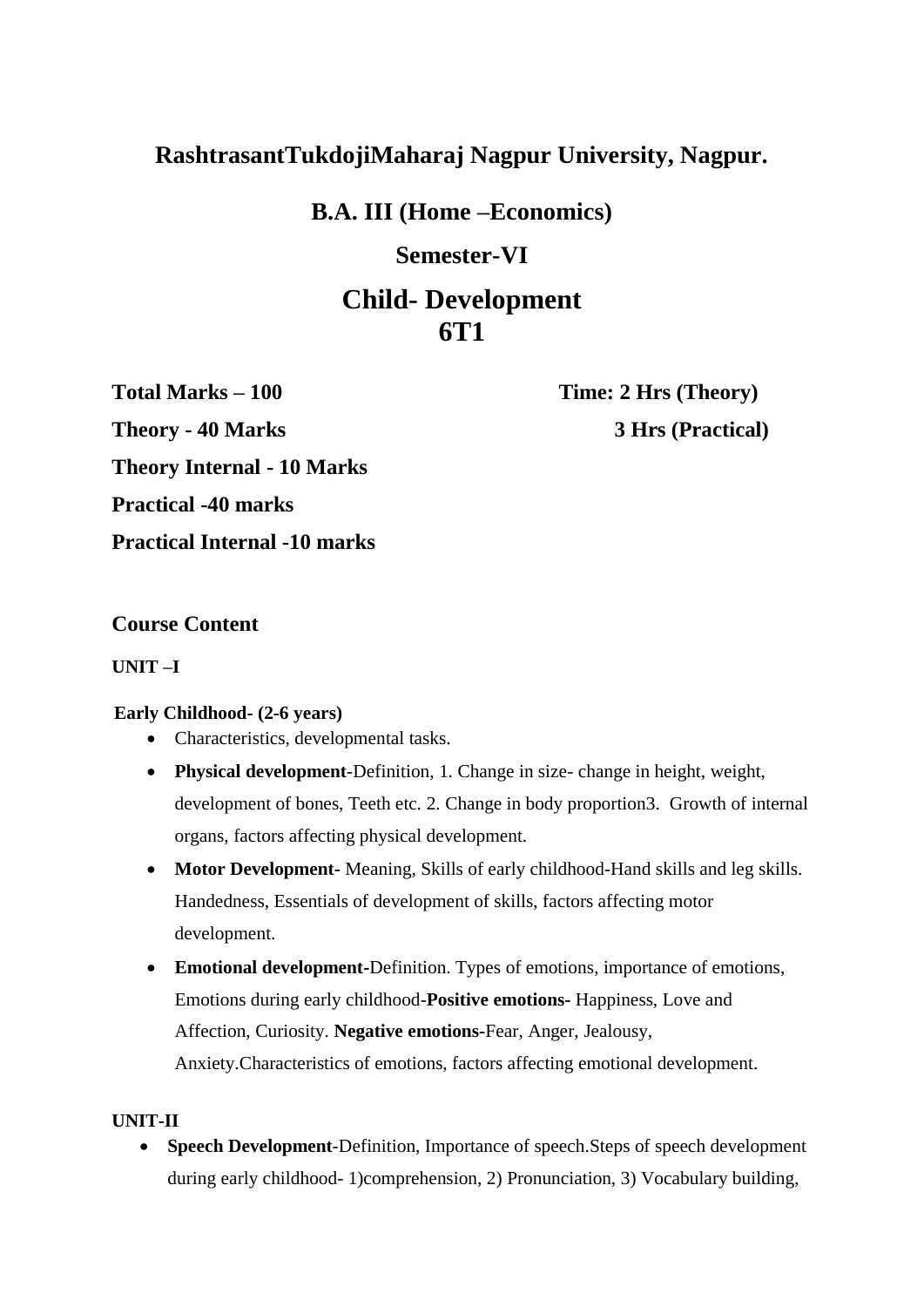4) Sentence formation.**Speech defects**- 1. Lisping 2. Cluttering3. Stuttering 4. Slurring. Remedies of speech defects.Factors affecting speech development.

- **Intellectual development** Definition, Classification of intelligence,Measurement of intelligence,Intelligence quotient ( I.Q.), Factors affecting intellectual development.
- **Moral development** Definition, Methods of learning of Moral development,Levels of moral development during early childhood,Factors affecting moral development.

### **UNIT-III**

- **Social Development**-Definition, Companions during early childhood 1. Associates, 2. Playmates,3. Friends, 4. Imaginary friends. Forms of social behaviour. Factors affecting social development.
- Play- Importance of play(Values of play), characteristics of play, Stages of play, Types ofplay-Free spontaneous play, Dramatic or imaginary play, Constructive play.

### **UNIT-IV**

- Childhood behavioural problems: Common causes of behavioural problems.
- Types of Behavioural problems, its causes and remedies-1. Lying,2. Stealing,3. Temper Tantrums, 4. Nail biting,5.Thumb Sucking.
- Parent-child relationship- Importance, Need for desirable Child rearing practices, Parental Challenges –Attraction toward junk food, Television watching and its effects on children.
- Discipline- Definition, Objectives, Need and importance, Types of discipline 1. Authoritarian discipline 2. Democratic discipline 3. Permissive discipline. Advantages and disadvantages.Role of Reward and Punishment in discipline,
- Agencies in the field of child development- Mahila evam Balkalyan vibhag, ICDS,UNICEF, Role of NGO's.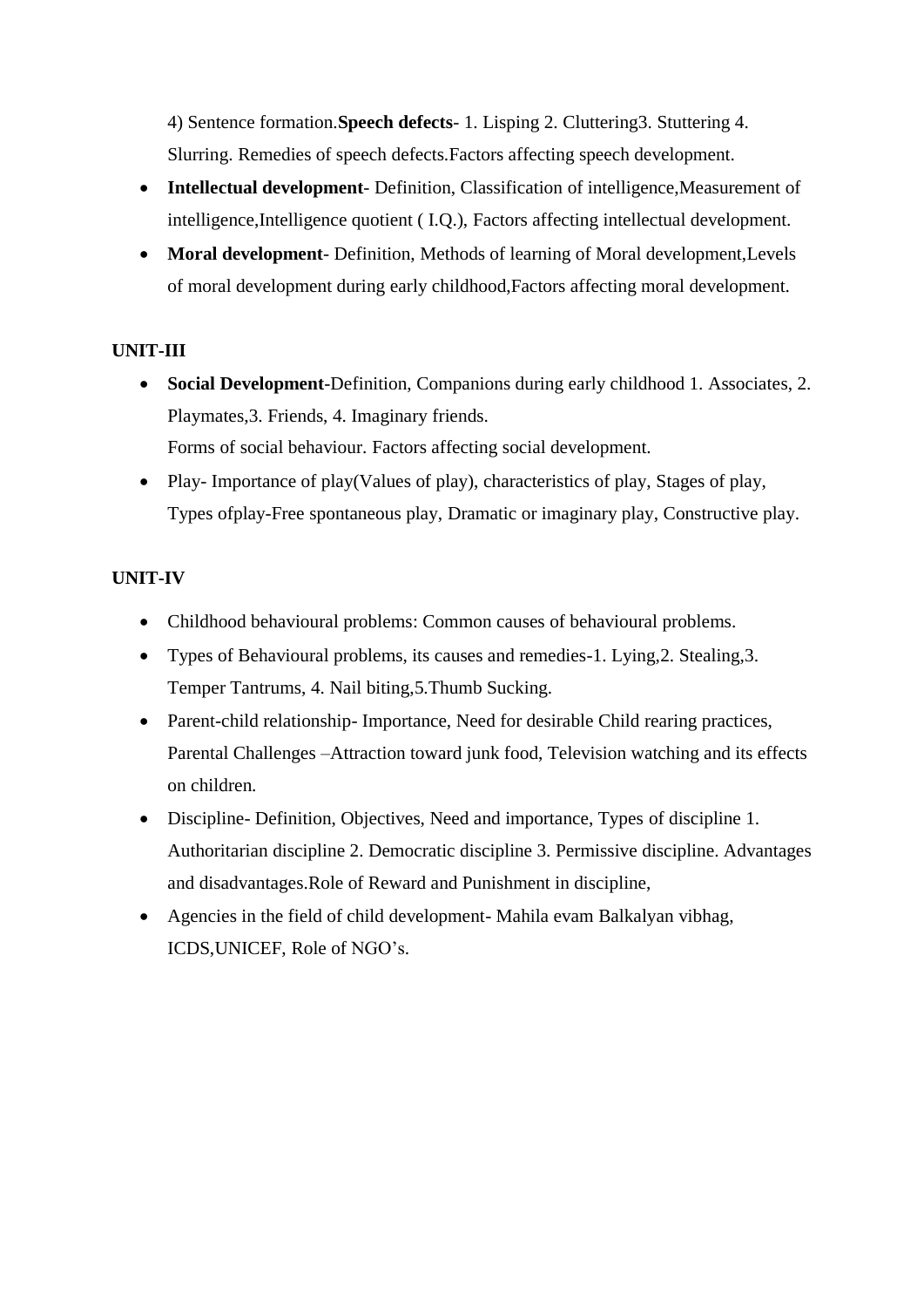# **Practical: 6P1**

- **A)** Diet planning and preparation of following recipes.
	- **For Babyhood (6 months -2 years)**-1.Soft Khichadi, 2. Tomato soup,

3.Nachani/Badam/ RavaKheer .

 **For Pre-school children(2-6 years) -**1.Sandwiches 2. Groundnut Chikki/Groundnut and Khajur laddo 3. Idli Chutney/Sambar 4. Fruit Chat.

### **B) Drafting , cutting and Stitching (0-1 year)**

- 1. Bonnet
- 2. Feeder
- 3. Zabla

### **Activities:**

- 1. Organization of guest Lecture on health awareness of women and children.
- 2. Preparation of Teaching aids for preschool Children: Finger Puppets, Masks, flash cards, Charts, (any one) And Report writing on above.

### **Distribution of Marks**

### **Practical Examination – (40 Marks)**

| 1. Drafting, cutting and Stitching of garment (Any one)                                                          | $(15 \text{ Marks})$ |
|------------------------------------------------------------------------------------------------------------------|----------------------|
| 2. Preparation of dish (Any Two) & Menu card                                                                     | $(15 \text{ Marks})$ |
| 3. Viva                                                                                                          | $(05 \text{ Marks})$ |
| 4. Record book                                                                                                   | $(05 \text{ marks})$ |
| <b>Internals Assessment on Activities</b>                                                                        | $(10 \text{ Marks})$ |
| 1. Organization of guest Lecture on health awareness                                                             |                      |
| of women & children.                                                                                             | $(05 \text{ Marks})$ |
| 2. Preparation of Teaching aids for preschool Children:<br>Finger Puppets, Masks, flash cards, Charts, (any one) |                      |
| And Report writing on above.                                                                                     | $(05 \text{ Marks})$ |